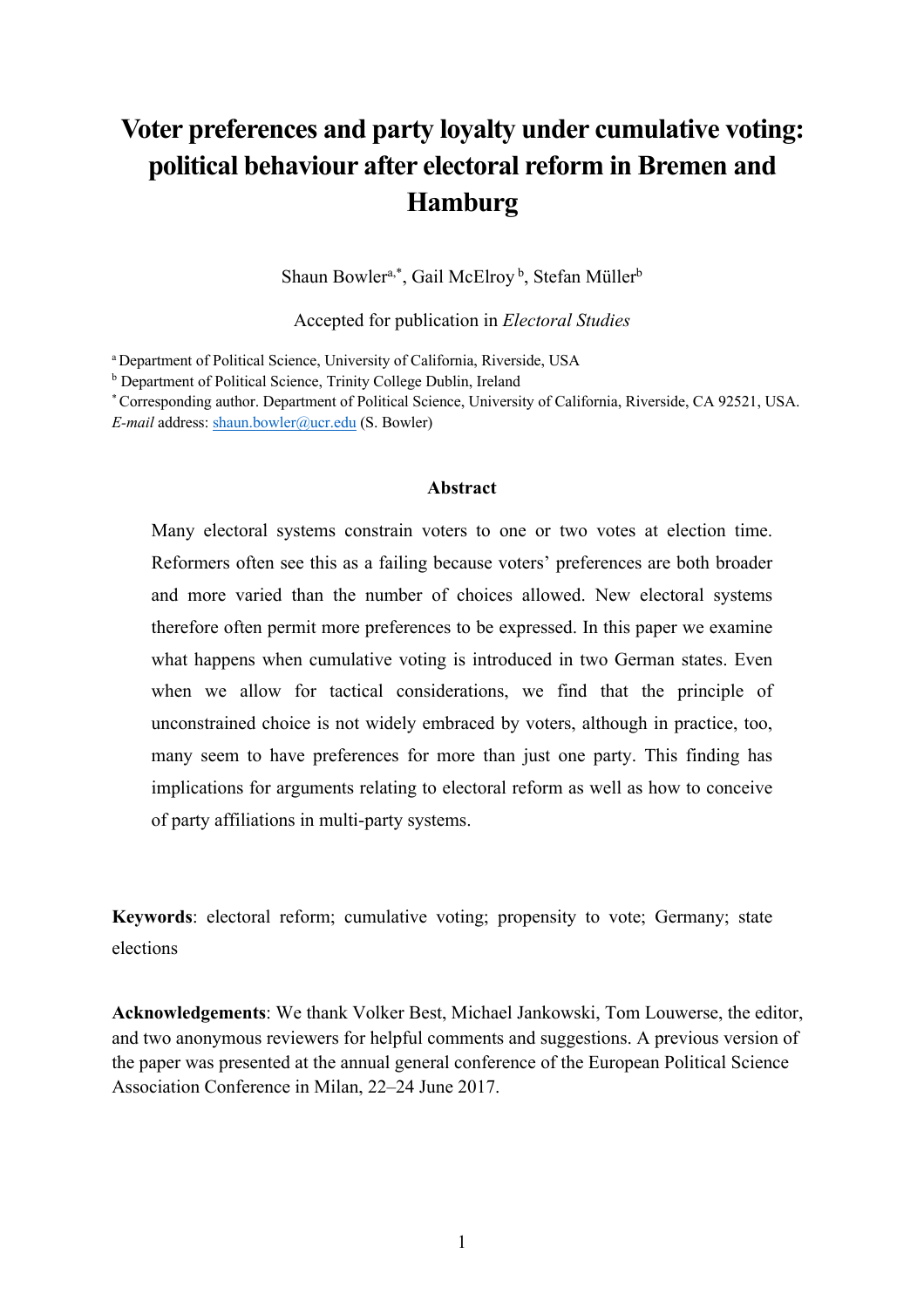### **1. Introduction**

What happens when voters are given the opportunity to express numerous preferences? Many electoral systems allow voters only a limited amount of choice. In First Past the Post (FPTP) systems and some list Proportional Representation (PR), for example, voters can choose just one candidate from one party. Other electoral systems allow for a little more choice: Mixedmember Proportional Representation (MMP) enables voters to make two choices – one according to FPTP rules and a second according to list PR rules. The Single Transferable Vote (STV) and cumulative voting (CV) permit voters to express a choice for multiple candidates and multiple parties. Voter choice is relatively less constrained by these systems. Unsurprisingly, election reformers argue that providing opportunities for voters to express more than one choice has a positive value for the quality of representation and democracy itself. For example, the reform group Fairvote promotes the use of ranked choice voting arguing "Democracy is strongest when more voices are heard. Too often … efforts are taken to limit the number of candidates who compete. This limits voters' choices."1 Britain's Electoral Reform Society similarly sees more choice as a positive feature of electoral systems asserting "Open lists offer voters more choice and control over who is elected". <sup>2</sup> Reformers even argue that giving voters more choice will increase voter engagement and turnout.<sup>3</sup> Hence the question with which we began: when voters are permitted to make lots of choices, what kinds of choice behaviour do we see? Do voters take advantage of that opportunity? And if so, how varied are their choices and how are they structured?

Electoral reform in the German states of Bremen and Hamburg allow us to address this question since both have recently adopted cumulative voting for state elections. While 14

 <sup>1</sup> http://www.fairvote.org/rcv#rcvbenefits (accessed August 12, 2017).

<sup>2</sup> http://www.electoral-reform.org.uk/party-list (accessed August 12, 2017).

 $3$  It is probably fair to say, however, that the argument that links more choice to more turnout is one that is more often made by proponents of a given reform than demonstrated in practice.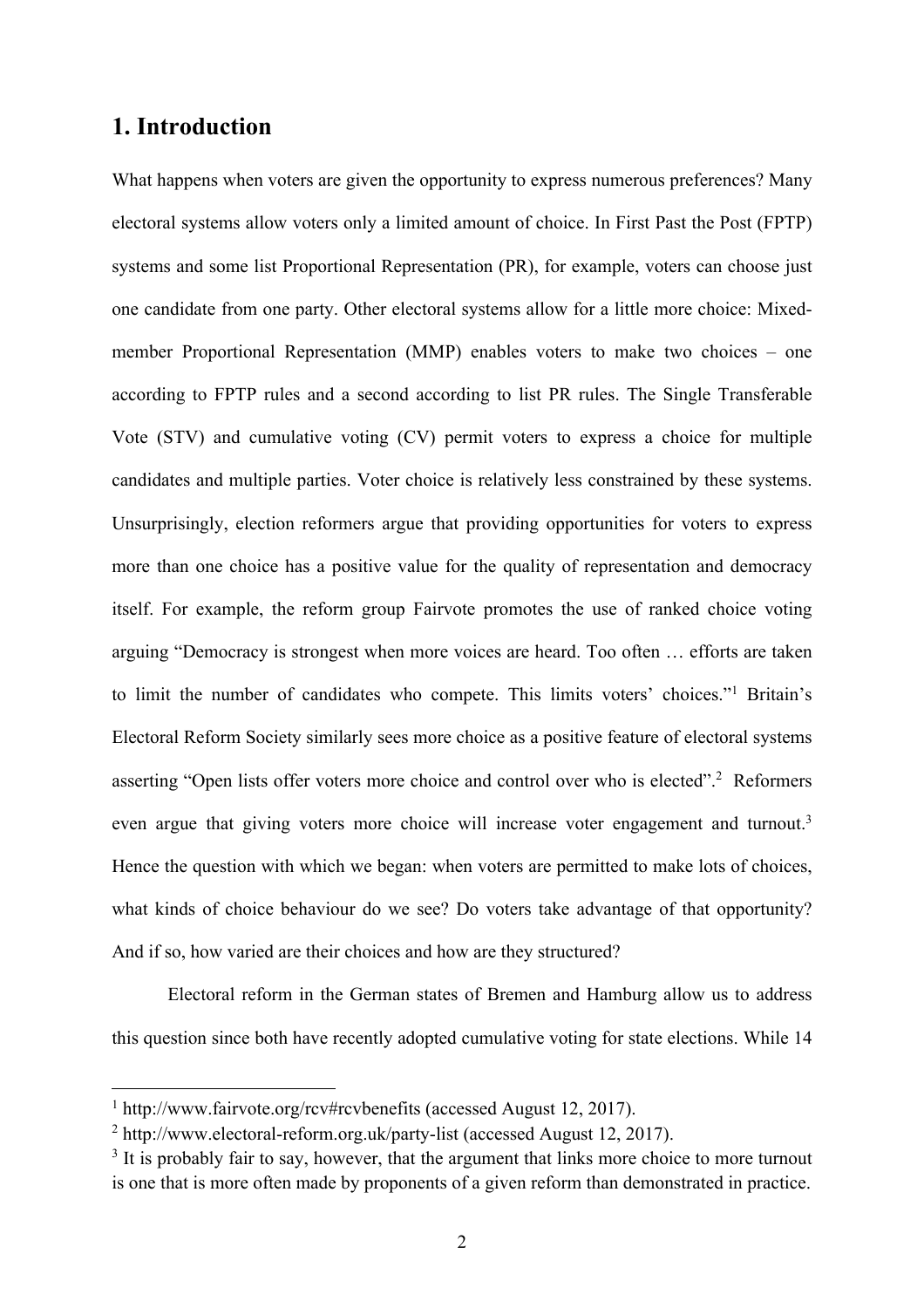of the 16 German Bundesländer use some form of PR system in their Land elections, only Bremen and Hamburg recently opted for this alternative preferential system.<sup>4</sup> The last two elections in these states were conducted under cumulative voting. The electoral reforms were introduced after a referendum in each state initiated by the non-profit, non-partisan organisation 'Mehr Demokratie e.V.'. Cumulative voting was promoted as a means of reversing the decline in voter turnout in land elections; voters it was argued would be more motivated to cast their ballots if they had more options to express their preferences.

Cumulative voting is, undeniably, one of the lesser known of the preferential systems. In brief, if *X* seats in a political system are to be elected voters are given *Y* votes (with  $Y > 1$ ) and may distribute them as s/he sees fit: giving all *Y* votes to one candidate/party or one vote to each of *X* candidates or combinations in between. We will discuss the more specific details of the electoral reform in Bremen and Hamburg below. For the moment we will simply note that this is a system very similar to STV in allowing voters a wide range of choices and that these systems allow us to look at voter choice behaviour when it is relatively unconstrained. This brings us back to our initial question: when voter choices are unconstrained, then, how would we expect their choices to look?

We first develop a set of expectations relating to the factors that will drive choice behaviour. We next identify a series of factors that should foster ticket splitting as well as a variety of factors that are likely to produce more structuring of choice behaviour. We finally test these expectations using opinion data from elections in both Bremen and Hamburg. Even in a situation which allows for a great deal of choice – including tactical choices – the majority of respondents still tend to vote for a single party. In contrast to theories which

 <sup>4</sup> While most system are similar to the national mixed-member PR system, in Baden-Württemberg there are no party lists and every voter has only one vote. In contrast to the other states, Bavaria uses an open-list PR system with only one vote for the party list. For more information on the electoral systems in the 16 German states see http://www.wahlrecht.de/landtage/ (accessed August 12, 2017).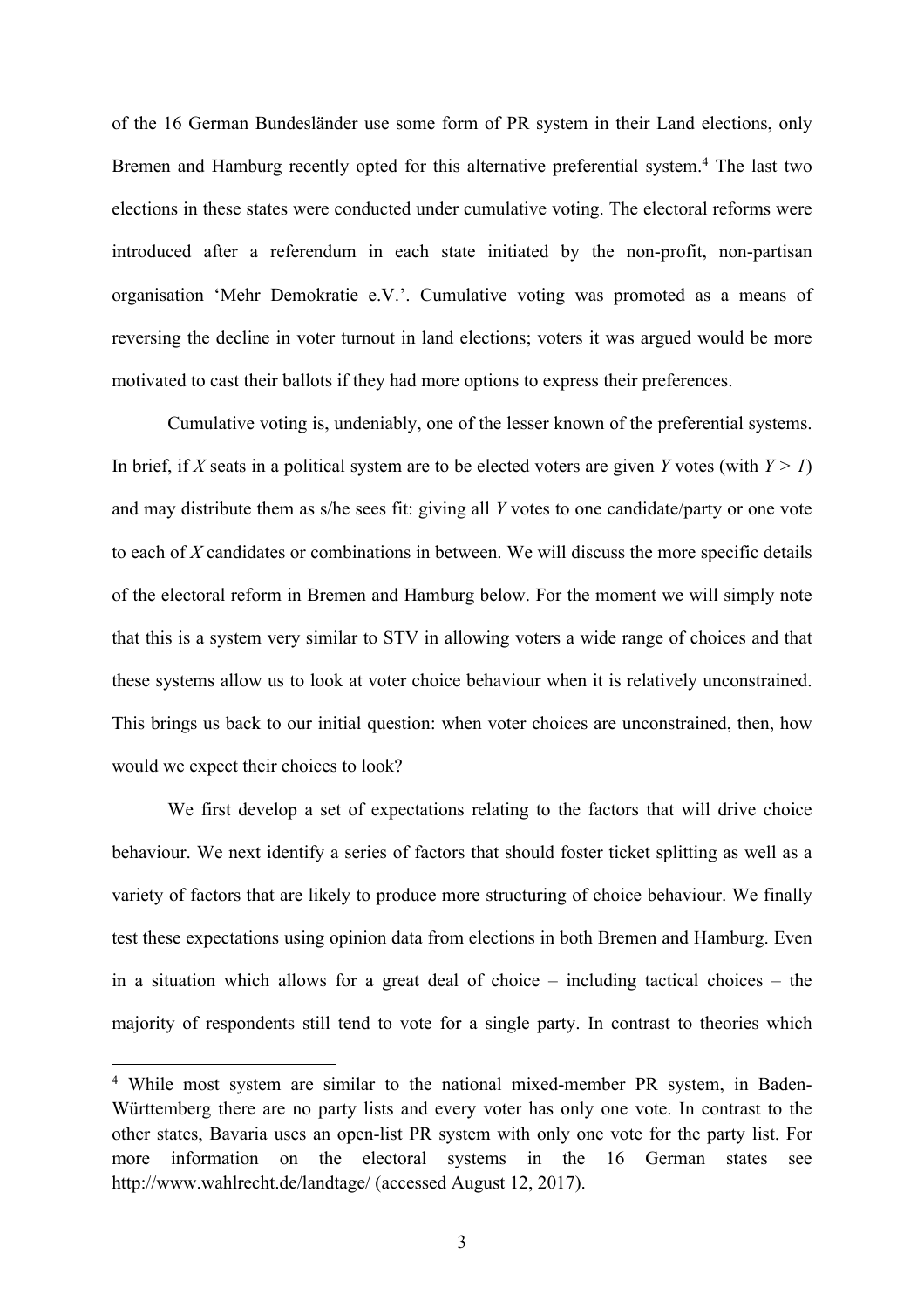suggest voters are interested in policy balance we find that voters who split their ticket between several parties choose combinations that mirror coalitions on the federal level and are, more broadly, constrained to be within the same "party family".

# **2. Cumulative Voting and split ticket voting**

Cumulative voting has been used in municipal elections in Germany for several decades, especially in the South. In addition to the recent introduction in Bremen and Hamburg, it is a system that has been used in both the US and UK across an eclectic range of settings including corporate elections (Glazer et al., 1983; Blair, 1958), elections to the state legislature of Illinois (Blair, 1958; Sawyer and MacRae, 1962), school board elections in Victorian England (Bowler et al., 1999) and as a means of redressing minority underrepresentation within some US communities (see e.g. Cole et al., 1990; Engstrom and Barrilleaux, 1991; Guinier, 1992; 1994; Still and Karlan, 1995; Brischetto and Engstrom, 1997; Brockington et al., 1998).

The essence of preferential electoral systems, such as cumulative voting, is that they provide the opportunity for voters to deviate from an expression of a single party and/or candidate preference. One of the most studied preferential electoral systems is the Single Transferable Vote, as operated in the Republic of Ireland, where it is found that most voters do indeed have a preference for more than one party and a significant number of voters cast their ballots on the basis of candidate characteristics rather than party loyalties (Marsh et al., 2008: 157). Based on the existing literature, as well as the claims of reformers, we would expect to see a great variety in voter choice. Motivations for candidate centred voting, considerations of strategic voting, and underlying preferences (e.g. for policy balancing) should all promote and shape ticket-splitting under CV in Bremen and Hamburg.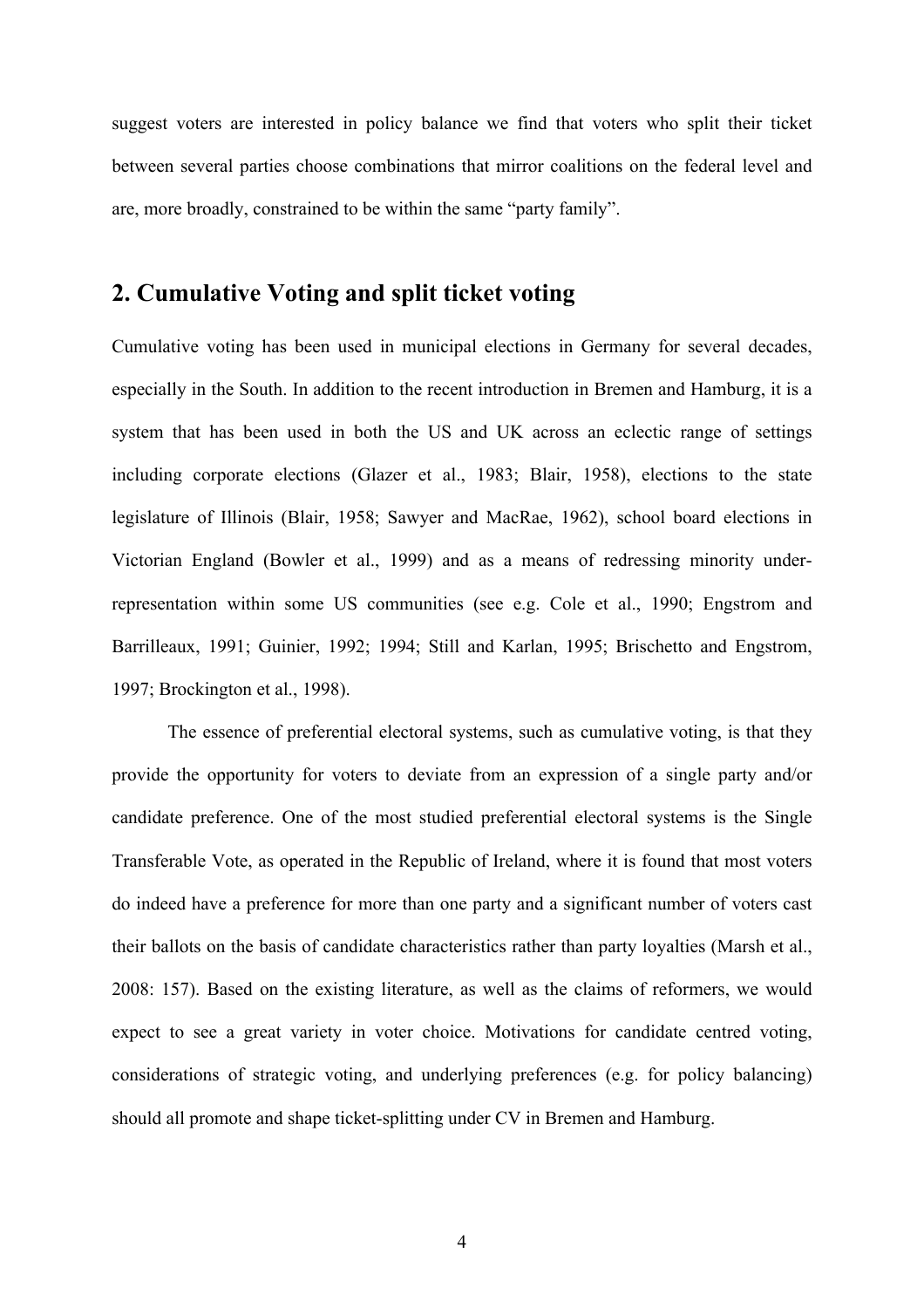### **2.1 Candidate centred voting**

First, a straightforward expectation is that we will observe candidate centred voting, as voters seek out high quality (or at least well-known) local notables. Under the national MMP, that operates at the federal level in Germany, voters have some leeway to express two party preferences, as such the concept of ticket splitting is not entirely new to German voters. The national data show the existence of candidate effects and ticket splitting under MMP (Pappi and Thurner, 2002; Gschwend et al., 2003; Gschwend, 2007; Gschwend and Zittel, 2015). There is some reason to think, then, that a system that allows more choice will permit an even wider range of voting behaviour. The most recent elections in Hamburg provide strong evidence of candidate effects in at least one of those state elections. Jankowski (2016) shows that in the 2015 parliamentary election in Hamburg candidates running for the same party picked up a significant 'friends and neighbours' bonus from their home district. Given our data (see below) we are, unfortunately, not able to geocode respondents and candidates, nevertheless, if candidate centred motivations do drive choice then we should see this in broad patterns. Votes, for example, will not show much sign of being structured by ideology but instead show patterns of choices across party lines and should be distributed more or less evenly (i.e. randomly) across parties.

### **2.2 Strategic voting**

A second family of expectations are grounded in different varieties of strategic voting. Studies of elections at the federal level in Germany demonstrate that strategic voting does indeed take place (Bawn, 1999; Gschwend, 2007) though how widespread a phenomenon this is has been questioned (Herrmann and Pappi, 2007). Strategic voting can take several forms. One broad form of strategic voting is motivated by a desire for policy balancing. This version can take a number of configurations depending on the institutional setting. In federal systems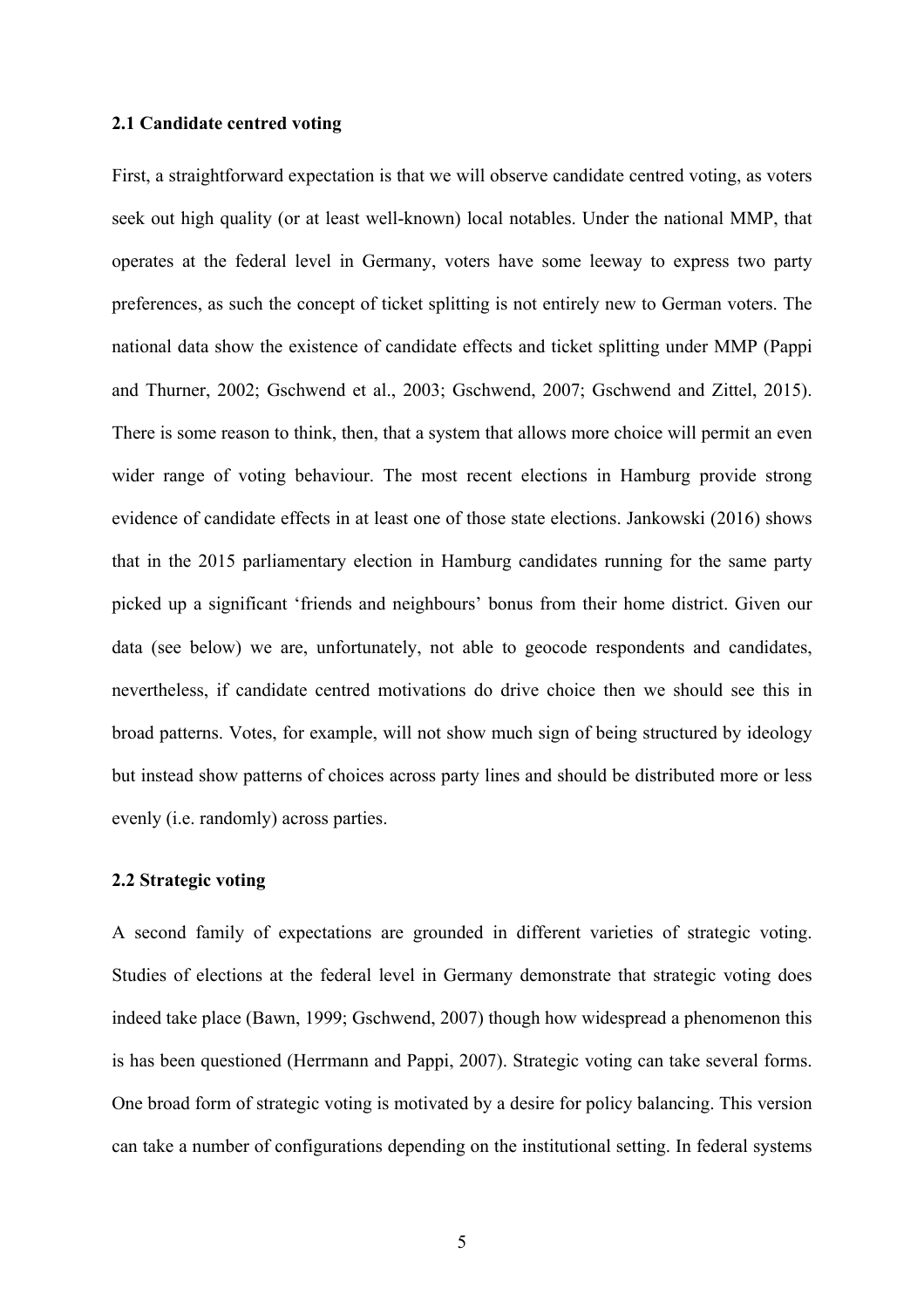the hypothesis of policy balancing proposes that voters will cast ballots for ideologically different parties in order to help ensure that different branches of government will be controlled by different parties (see e.g. Lewis-Beck and Nadeau, 2004; Kedar, 2006; Bafumi et al., 2010). Alternatively, within coalitions governments, voters may cast their ballot in such a way as to affect policy outcomes. For instance, the inclusion of a small leftist extremist party in a coalition will influence government legislation in a leftwards direction (Duch et al., 2010, Indridason, 2011). While there are some differences in meaning about policy balancing in a multi-party system as opposed to a two party system, we note that voters do not have to sacrifice their only vote for a non-preferred candidate to ensure policy balancing, they can mix and match. Under this set of arguments we should see a wide range of choices being made as voters seek to balance off various ideological and policy positions by splitting their ticket among several parties.

A second form of strategic voting is grounded in expectations about coalition politics. Under threshold insurance strategic motivations, supporters of large parties will vote for a less preferred party, but a preferred coalition partner, to ensure the smaller party gets above the threshold for representation in parliament. Empirically this logic does not apply for the viable small coalition partners in each of the four races under consideration in this paper. Studies have found that polling information influences voters decision to cast an insurance vote (Meffert and Gschwend, 2011; Huber and Faas, 2014; Fredén, 2017) and opinion polls in the run up to each race demonstrate that the smaller likely coalition party (in all cases the Greens) was well above the 5 per cent threshold.<sup>5</sup> Furthermore, the extent of threshold

 <sup>5</sup> In both Bremen and Hamburg in 2011 and 2015 the only viable small party coalition partner was the Greens. In 2015 in Hamburg they were running at 11–13 per cent in pre-election opinion polls and 14–15 per cent in 2011 (indeed in 2011 the SPD won an absolute majority of seats). In Bremen in 2015 the Greens were running at 12–17 per cent and in 2011 at 22–24 per cent (largely due to the nuclear disaster in Fukushima that happened two months before the election). The FPD was hovering at the 5 per cent threshold but was not considered a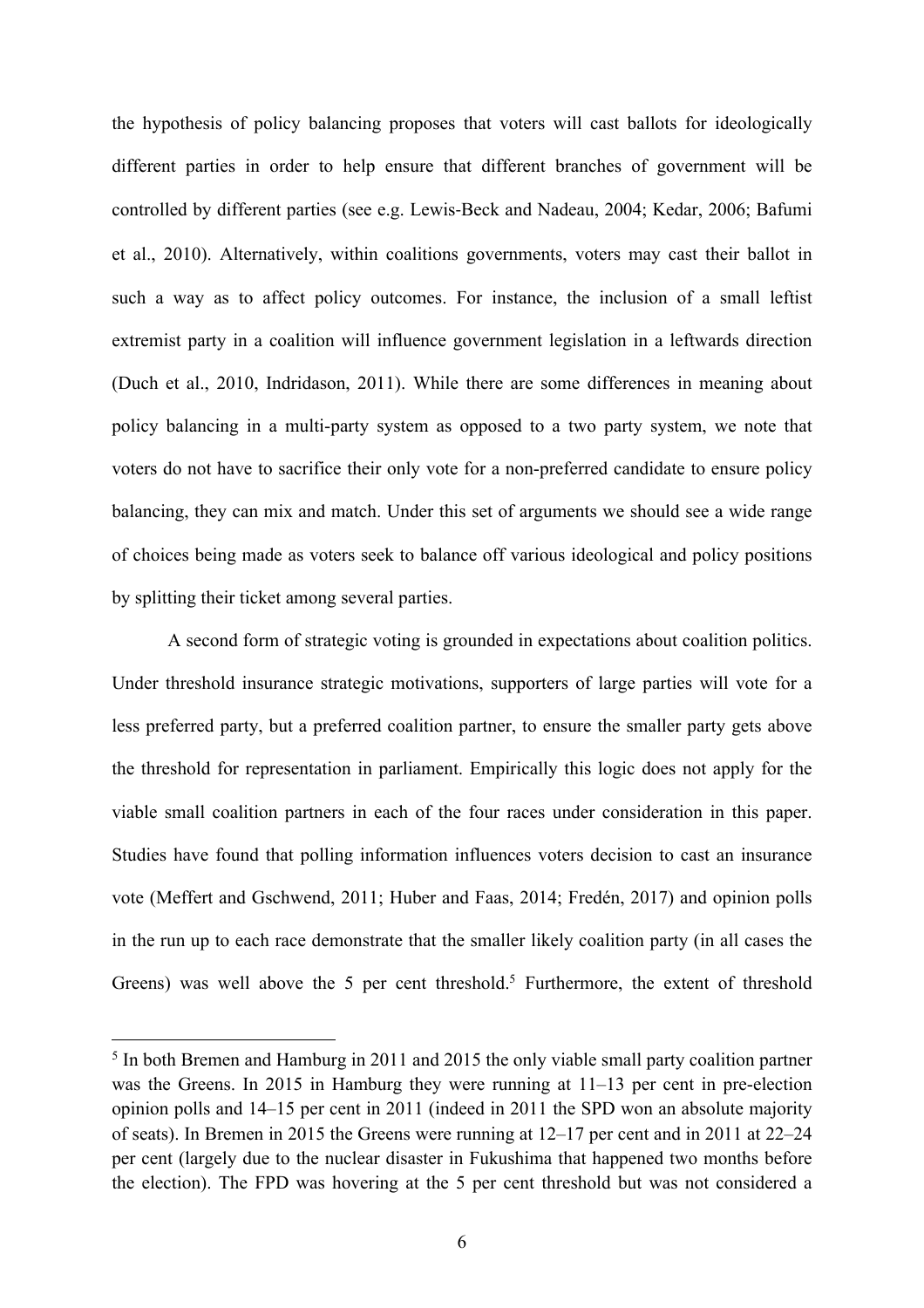insurance voting, even at the national level, is contested. Gschwend (2007) and Fréden (2014) empirically demonstrate its existence only amongst a small subset of sophisticated voters. Still, we allow that it is possible that voters may wish to help smaller parties become coalition members.

Before becoming too deeply involved in discussions of strategic voting it is worth reiterating that the informational requirements for strategic voting escalate with electoral system complexity. As Bartholdi and Orlin (1991) have demonstrated, STV is particularly resistant to manipulation given the computational complexity involved. Much the same logic applies to cumulative voting. Outcomes under CV depend not simply on voter opinions but also the nomination strategies of parties relative to each other (Blair, 1958; Bowler et al., 1999). The level of information required on the part of voters to work out how their vote will influence final seat distributions would seem to be beyond both the capacity and interest of all but the most informed and sophisticated, especially given that these are second order elections. Similarly we may note that the standard Duvergian 'wasted vote' strategy does not straightforwardly apply here. In the cases under consideration the constituencies have a district magnitude of at least three and as high as 83 (Bremen). As such we do not expect small party supporters to vote for a candidate of a less preferred party in order to avoid wasting their vote at the district level. There are no single member districts, as is the case with the national level MMP, as such the closeness of the race or the marginality of any one of these seats is not easily known by a voter (Leys, 1959; Sartori, 1968). Perceptions about the probable outcome of each race are more difficult to ascertain and as such the incentives to vote strategically are dampened. Overall, then, we expect that some (though far from all) ticket splitting under CV should be related to strategic concerns. The 'policy balancing'

 $\overline{a}$ 

viable coalition partner for any, also because a CDU-FDP coalition was impossible in all four elections due to the weakness of the CDU (share of votes ranged only between 16 [Hamburg 2011] and 22 per cent [Bremen 2015]).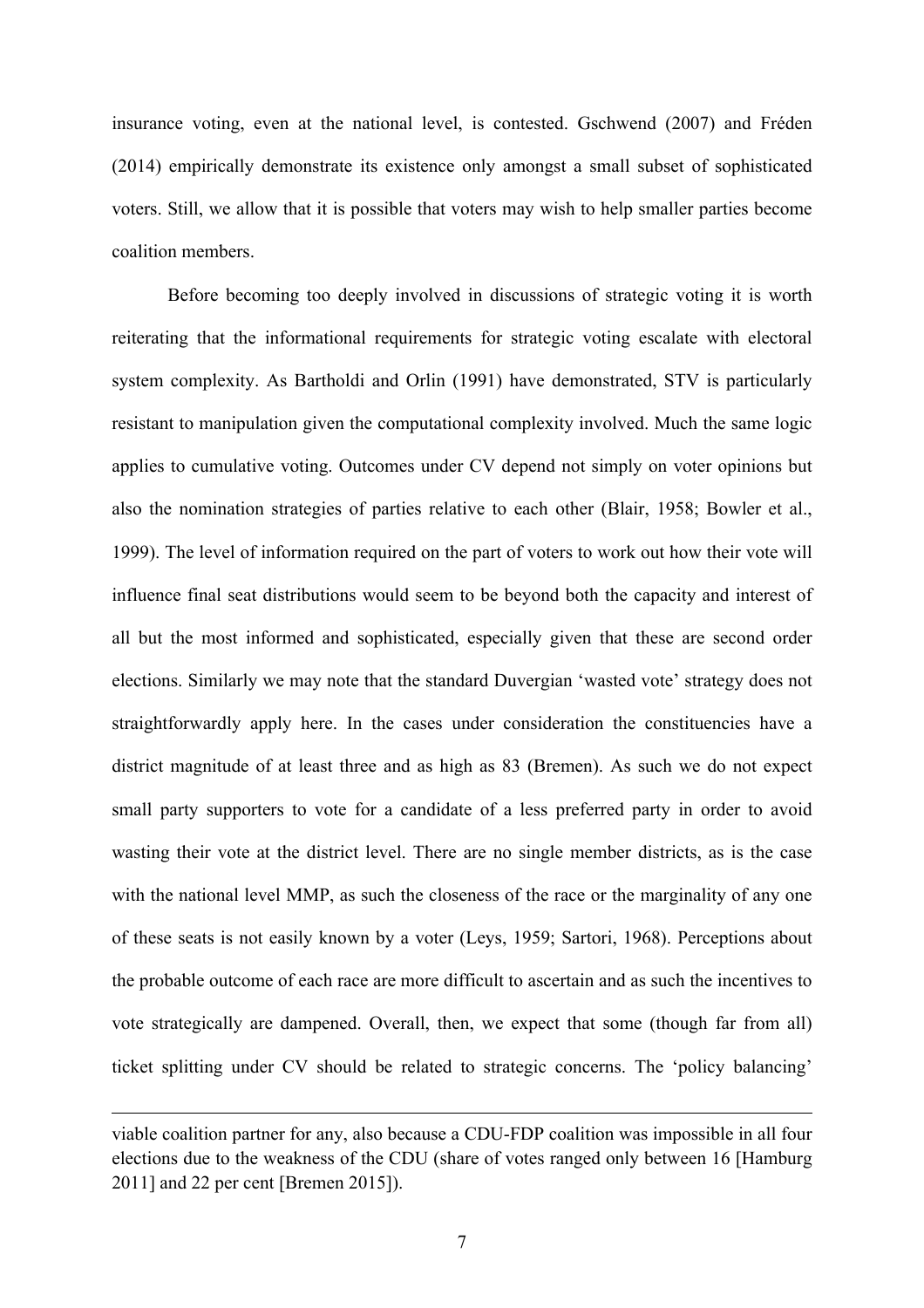argument suggests voters should choose parties quite different from each other. The 'helping coalition partners' motivation suggests that perhaps we see something akin to what we sometimes see in German national elections: supporters of larger parties will give some votes to smaller ones to help out their coalition prospects. In German federal elections, voters may engage in 'coalition voting' by casting their ballot strategically to support a certain coalition (see e.g. Gschwend et al., 2003, 2017; Pappi and Thurner, 2002). Cumulative voting systems offer similar incentives and at a lower cost, given the voter has up to five votes to distribute. Voters who favour a coalition might thus be more likely to split their votes in order to facilitate this coalition forming.

> **Coalition preference hypothesis**: *There will be more ticket splitting exhibited by voters who have a concrete coalition preference.*

#### **2.3 Voting according to underlying preferences**

A third family of arguments relating to how choices should be structured depends on the underlying preferences of voters. A more forceful statement of that point is to say that it is important to look to see whether there are underlying ideological or affective loyalties which structure choice. Here we can consider the role of party identification. While this is an important concept in studies of voter choice in Anglo-American contexts, it is not clear how important it is in multi-party systems. As some have argued, the importance of party attachments, and especially monogamous party attachments, is in part specific to majoritarian contexts where voters have few parties from which to choose. Where there are more parties on offer, vote choice is more fluid than we, typically, see in the United States or United Kingdom (see e.g. Thomassen, 1976). However, where voters are allowed to express one, and only one, party preference (Denver et al. (2009) refer to this as "X-voting") voter preferences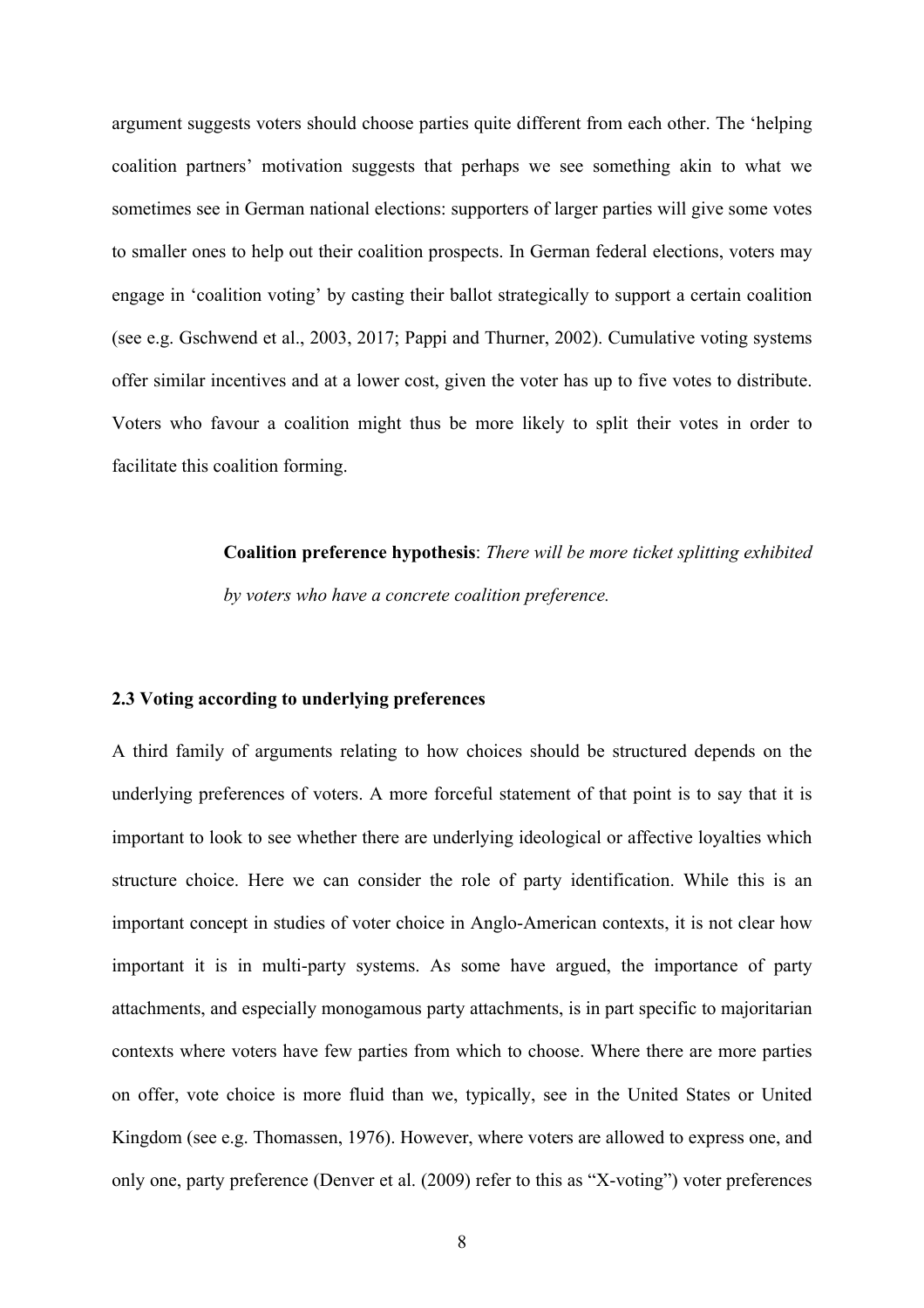are constrained. Such a limitation on choice helps to reinforce the idea that voters are, in effect, monogamous. But election choices in such settings do not provide enough information about voter preferences to understand electoral behaviour satisfactorily (Powell, 2000, 161). Within X-voting systems voters may be behaviourally monogamous and may be constrained to have just one party preference when asked (after all why bother to develop preferences over multiple options if one is only allowed to make one choice?), but the question remains whether or not they are monogamous when choices are unconstrained. Put another way, when given the opportunity to make unconstrained choices, it is not clear that voters will remain monogamous in the same way as they seem to be in the US and UK.

Plainly, measures of party identification in multi-party systems are more complex than measures in two party systems. A standard measure of party identification in which voters are allowed to choose just one party with which they identify necessarily pushes responses into a single answer and so cannot capture the possibility that voters may have some degree of affect for several parties. One measure which helps to address both the question of dimensionality and, also, allow for multiple affect is the "propensity to vote" (PTV) measure. This approach offers a different measurement strategy (Van der Eijk and Niemoller, 1983; Van der Eijk and Franklin, 1996; Van der Eijk et al., 2006; Van der Eijk and Marsh, 2007). The PTV approach strongly suggests that voters, when they are unconstrained, may well have polygamous/polyandrous preferences over parties. However, they are (a) not allowed to vote according to this preference because of electoral and party system constraints on electoral choice, and/or (b) this underlying polygamy/polyandry may not be measured by standard party identification measures used where X-voting is common. Consequently, we cannot always tell whether voter preferences are constrained by factors like ideology or by the fact that the electoral system only gives voters the opportunity to express a preference for one party. Framing underlying voter preferences within a PTV perspective,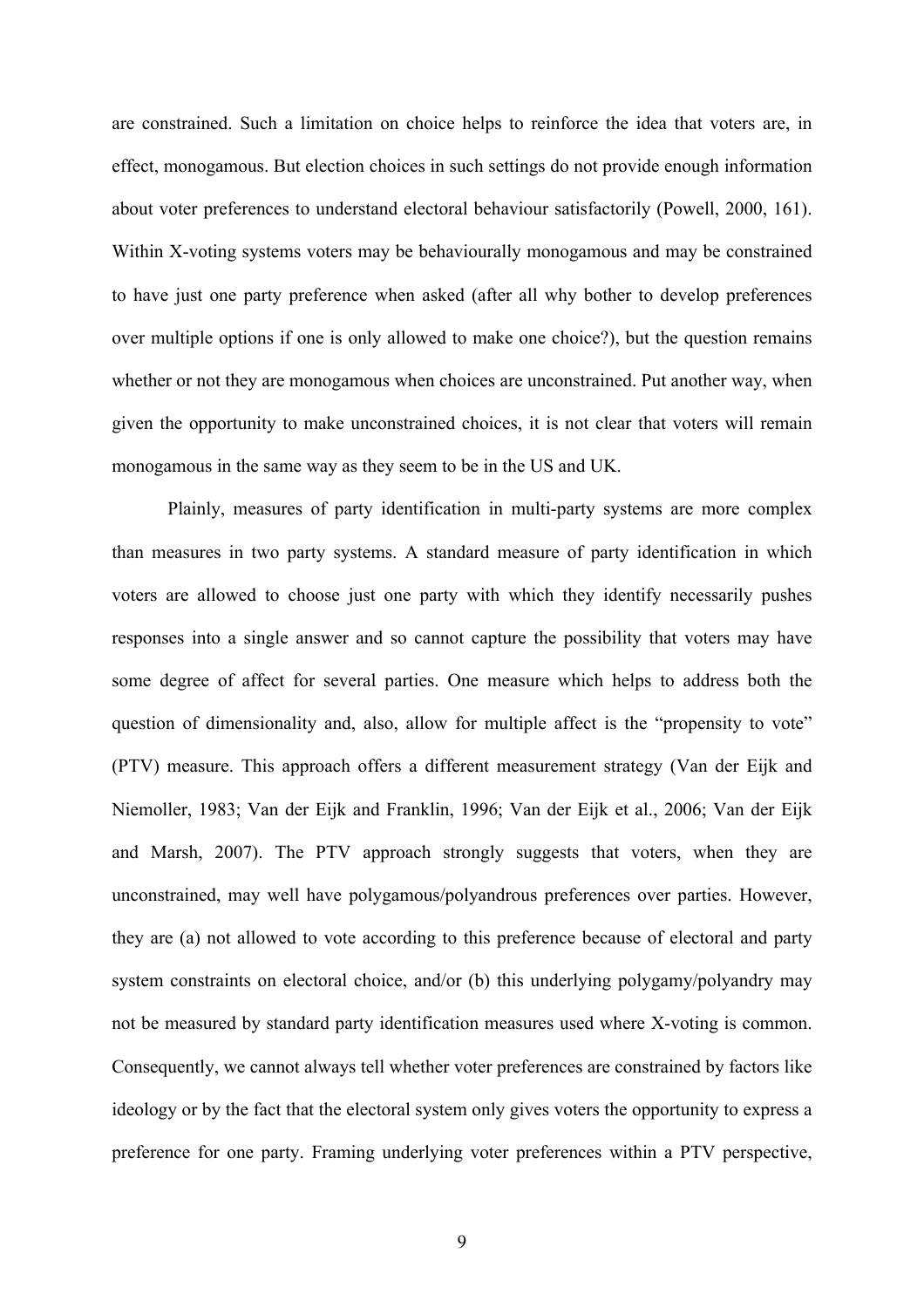then, permits voters to have attachments to multiple parties – at least in principle. The main takeaway here is that these attachments may well provide a structure to voter choice.

Taken together these arguments have different expectations for how voter choices should look once voters are allowed an unconstrained choice. When we look at voter choices in practice, then, what do we see? Do we see voters making multiple choices across party lines (as arguments based in candidate centred politics or policy balancing) might suggest? Or do we see more ideological structure to the choices voters make? Our main hypothesis is based on the non-ipsative approach to measuring party attachment. Such survey measures allow us to see if voters are attached to just one party or are attached to multiple parties but are rarely tested in real world settings. One consequence of the thermometer measure is that it is possible to develop and test a straightforward expectation: voters who value more than one party are more likely to split their ticket. While this hypothesis is hardly startling, the advantage of our cases is that we can test the hypothesis in a real world setting.

> **Approval hypothesis**: *There will be more ticket splitting exhibited by voters with a low relative approval of the favourite party.*

Over and above party attachments we would also expect to see some heterogeneity across voters in taking up the opportunity to express more choices. One frequently expressed concern in relation to preferential systems is that the system may be too confusing for voters (for examples of studies on voter competence relating to CV see Engstrom and Barrilleaux, 1991; Brischetto and Engstrom, 1997; for examples relating to STV see Denver et al., 2009; Farrell et al., 2017; Farrell and Gallagher, 1998; Curtice and Marsh, 2014). The empirical literature repeatedly demonstrates that voters can, and do, understand the system. Still, it is reasonable to suppose that there is nevertheless heterogeneity in voter understanding.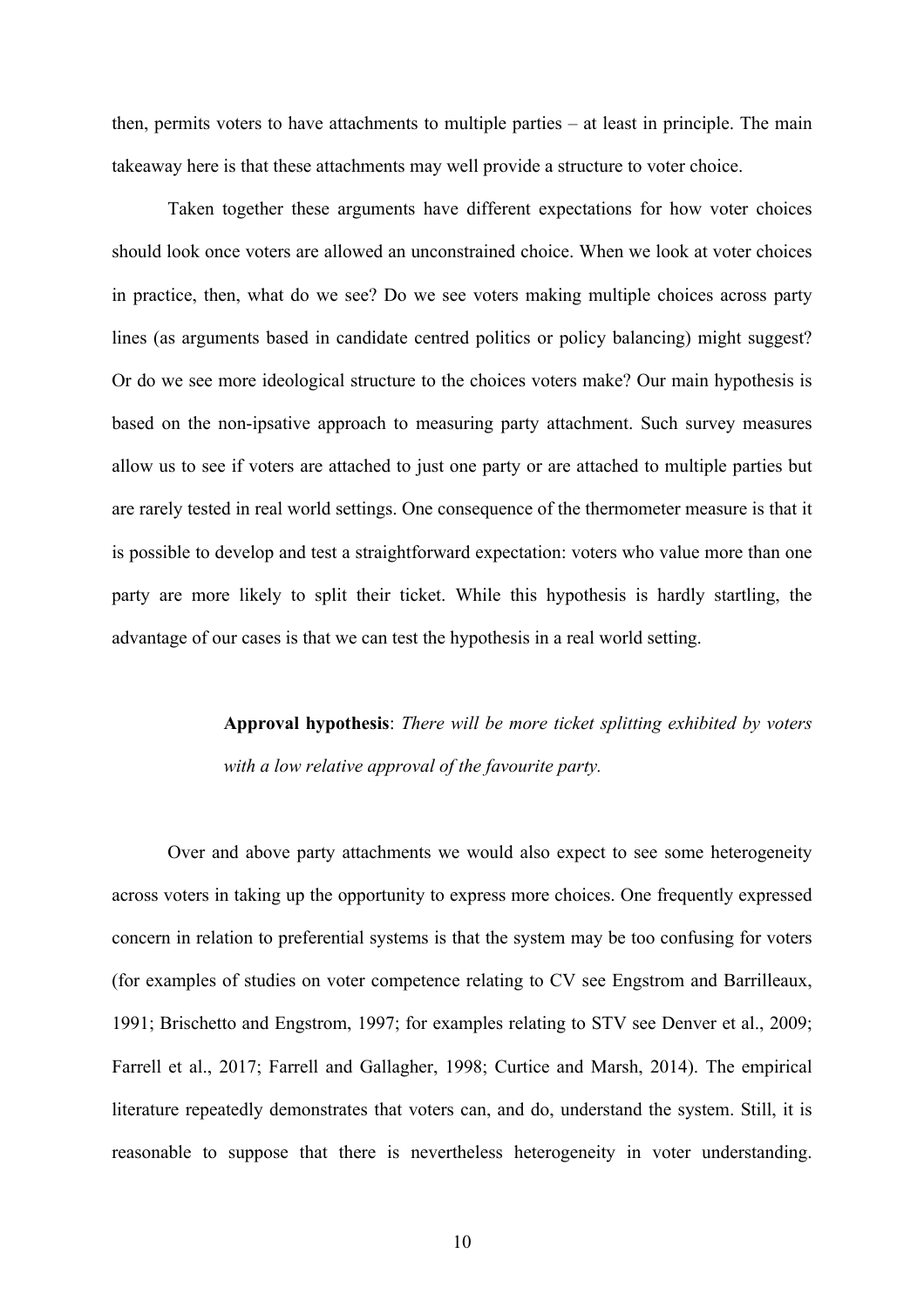Previous literature (e.g. Curtice and Marsh, 2014) has identified both levels of education and levels of interest in politics as factors that will shape the expression of preferences and indeed the propensity to engage in strategic voting. Kedar (2005), for example, finds that a higher level of education increases the probability of policy balancing voting behaviour. More educated voters may know more about individual candidates and candidate platforms. We also assume that people who are more interested in the state election are more likely to split votes. They might engage more with the argument of each party or candidates and show a higher level of issue-specific voting which should result in more ticket splitting. We therefore control for the level of education, interest in the state election, and political knowledge.

An additional factor that takes account of heterogeneity across voters relates to the electoral system itself. Those voters who like the system are presumably ones who will want to take advantage of increased opportunity for choice and consequently are more likely to split their ticket. That is, a positive evaluation of the system is likely linked to the functioning of the system in permitting more choices. Voters who like the electoral system are expected to have a higher probability of splitting votes between parties.

## **3. Data and measurements**

Hamburg (around 1.2 million eligible voters) and Bremen (480,000 eligible voters) are the only two German Länder with a cumulative voting electoral system. In Hamburg, voters have five votes for candidates in seventeen 3-5 seat constituencies (Wahlkreislisten), and five votes for state lists (Landeslisten) making it a mixed-member system. 71 candidates are elected through the constituency lists and 50 through the state list. While voters have to vote for candidates in the electoral districts, the state list also allows to cast votes for the complete list (which confirms the list order). Voters in Bremen cast up to five votes for parties or candidates on the state list, and there are no constituencies. All 83 MPs are elected through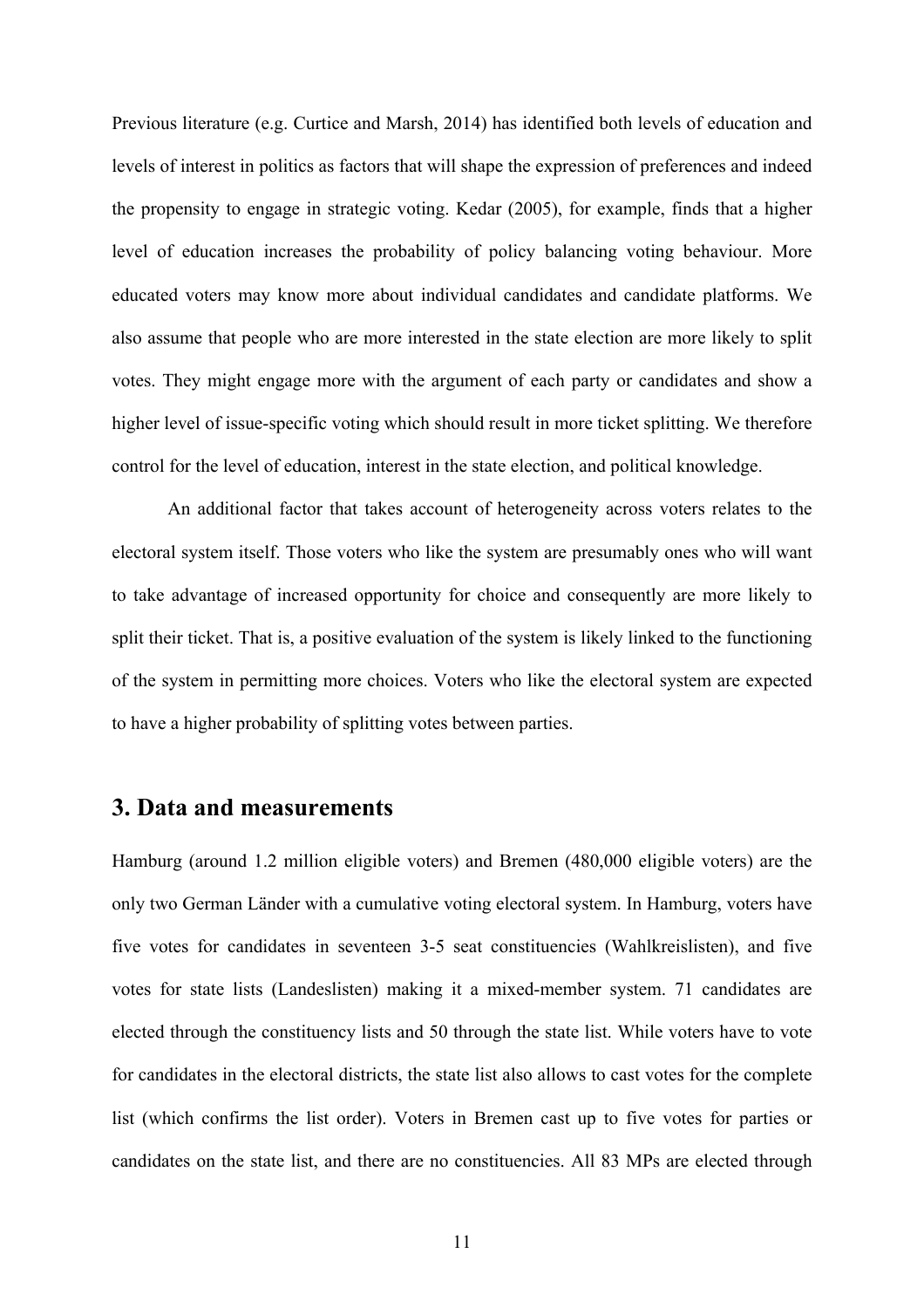one open state list. Thus, Bremen is somewhat different to Hamburg since there are no electoral districts.6

The seat distribution is calculated according to a formula that takes into account both the list and individual candidate votes for each party, subject to a five per cent threshold being passed.<sup>7</sup> To date there have been four elections conducted under the new system (in 2011 and 2015 in each state) with the Social Democrats the clear winners in all four elections. In Hamburg the SPD gained 48.4 per cent and 45.6 per cent of the votes in 2011 and 2015 respectively. In Bremen the votes share of the Social Democratic 38.6 (2011) and 32.8 (2015) per cent.

The representative surveys of eligible voters used in the following analysis come from the Forschungsgruppe Wahlen (2012a; 2012b; 2016a; 2016b). The number of participants per survey varies from 1041 (Hamburg 2011) to 1524 (Bremen 2011). The surveys were conducted by telephone in the week before election-day and thus, unfortunately, we do not have any information on the individual candidates a respondent intended to vote for. The survey simply asks whether a respondent intends to split her vote among two or more parties, and which parties she would vote for. <sup>8</sup> Therefore, we cannot distinguish between the state list and open list in Hamburg, and focus on splitting between parties, not between candidates.

One of the measurement issues we need to address, especially in light of the nonipsative voting literature, is the need to find an appropriate proxy for party attachment in a multi-party system. *Relative Approval* captures the difference between the most preferred party and the average of all parties evaluated. Respondents were asked to evaluate how they

 <sup>6</sup> For a detailed overview of the respective electoral systems see: http://www.wahlrecht.de/landtage/ (accessed August 12, 2017).

 $7$  Further details on the system can be found in Horst (2011); Marcinkiewicz and Jankowski (2014); Tiefenbach (2015); Probst and Schröder (2016).

<sup>&</sup>lt;sup>8</sup> Note that the Hamburg survey asks voters only about the five votes for the state list and leaves out the five additional votes for the constituency candidates.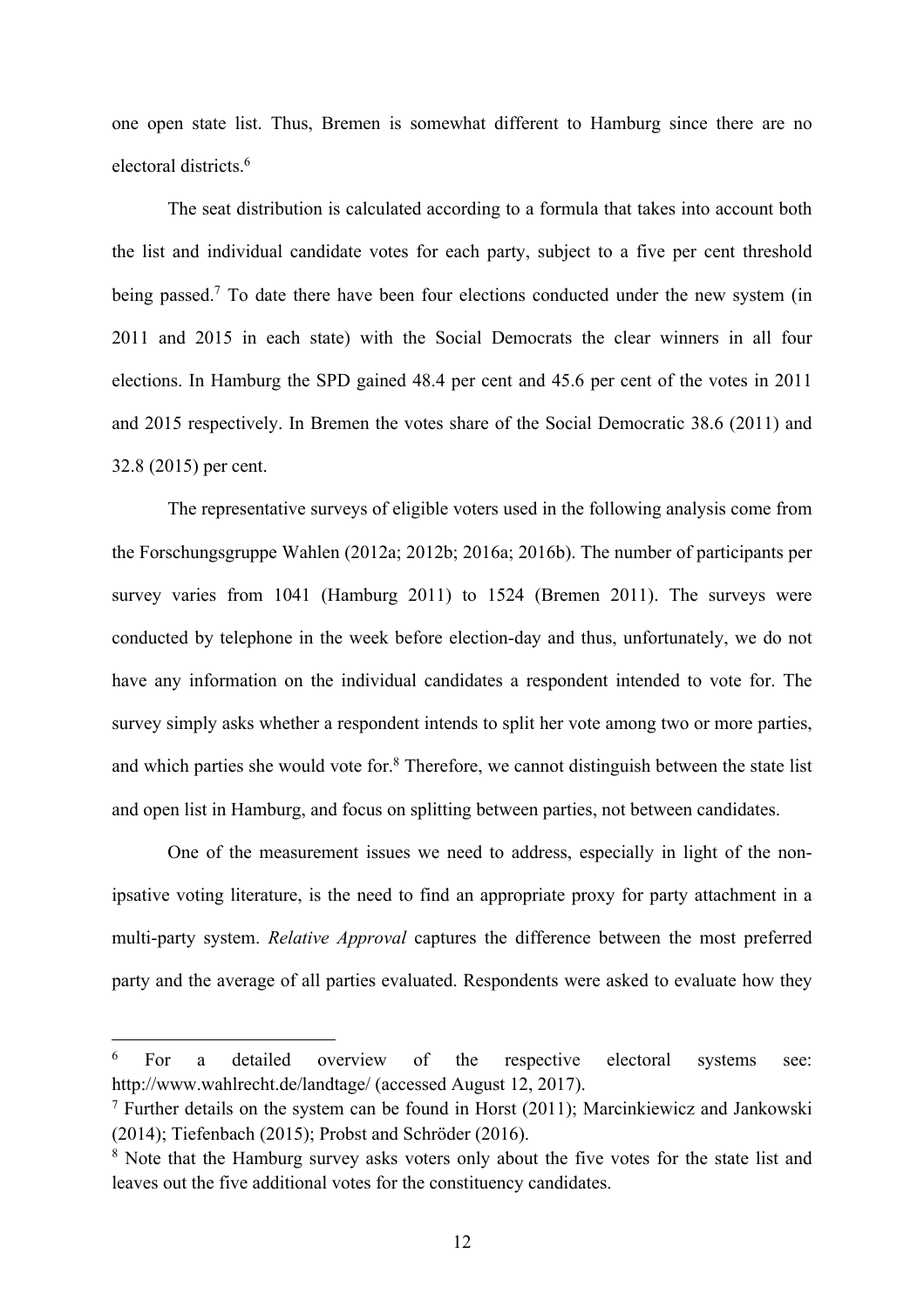feel about the main parties participating in the election. We recode the values to a scale ranging from 0 ("I do not like the party at all") to 10 ("I like the party very much"). $9$  The approval ranking is the difference between the maximum approval and the mean of all other parties evaluated by each respondent. The approval scores are estimated with the following formula:

$$
A_r = A_{max} - \frac{\sum A_p - A_{max}}{\sum P_{eval} - 1}
$$

where  $A_r$  is the relative approval,  $A_{max}$  is the approval score of the highest ranked party,  $A_p$  is the sum of all approval rankings and *Peval* the number of parties a respondent has evaluated. Higher values imply a more positive attitude towards one party. We illustrate the estimation of the relative approval *Ar* with two examples. Voter *X* who has the same attitude towards all parties, for example a score of 7 for each party, will get a *Relative Approval* score of 0. No party is clearly preferred. Voter *Y* only favours one party very strongly. For instance, she gives the CDU an approval of 10 and strongly dislikes all other parties (0), the relative approval score will be 10. One might argue that the indicator is subject to Differential Item Functioning. The highest  $A_r$  value (10) is only possible when a voter gives the maximum approval score of 10 to one party and ranks all other parties at zero. Some voters interpret the approval scale differently. To control for this possibility, we divide *Ar* by *Amax* which results in a standardised scale ranging from 0 to 1. As we show in the Appendix (Section B), the results remain the same when we apply the rescaled index.<sup>10</sup>

*Coalition Preference* is a dummy variable that takes the value 1 if a respondent named a coalition she would favour if no single-party majority government could be formed.

<sup>&</sup>lt;sup>9</sup> PTV is usually addressed through a very specific question about the probability of voting for a given party (Van der Eijk et al., 2006; Van der Eijk and Marsh, 2007). This specific version of the question was not asked in our surveys.

<sup>&</sup>lt;sup>10</sup> Additionally, Figures A2 and A3 in the Appendix display the approval scores across all four elections for the basic and standardised version of *Relative Approval*. In both cases, the values approximately follow a normal distribution.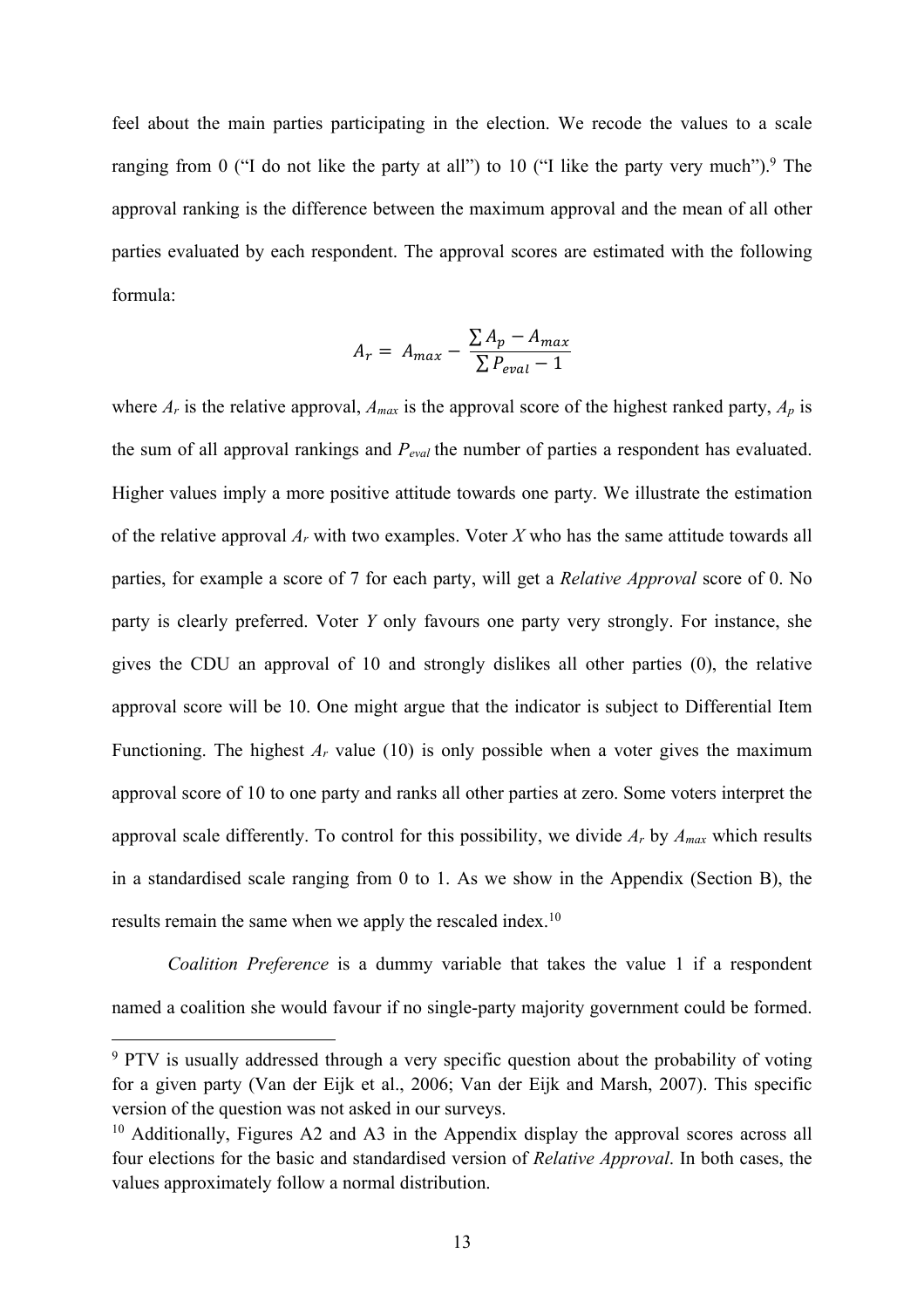*Political Knowledge* is a dichotomous proxy for the knowledge concerning the election. Respondents who could name both the frontrunners of the two leading parties CDU and SPD get a value of 1, respondents who did not know the names of both frontrunners are coded 0. *Interest in Election* is a four-point variable that asked the respondent for the interest in the Land election<sup>11</sup>

We include a six-point scale measuring the level of *Education*, and also include a measure of *Electoral System Evaluation*, a dummy variable that asks the respondent whether she likes or dislikes the cumulative electoral system. *Party Affiliation* captures respondents who report feeling close to a political party. We expect that people are less likely to split votes if they feel affinity with a party. *Age* is a 11-point scale.<sup>12</sup> We also control for the *Gender* of the respondents. Only 19 of the 4002 respondents (less than 0.5 per cent) who replied as to whether or not they split their vote between parties have a missing value in a covariate. Therefore, missing data or nonresponse do not bias our results systematically.13 Our sample for the regression model amounts to 3,983 respondents.

 <sup>11</sup> Surprisingly, *Interest in Election* and *Political knowledge* are not highly correlated (*<sup>r</sup>* =0.29). Moreover, a test of the Variance Inflation Factor reveals that our models do not face a general problem of multicollinearity.

<sup>12</sup> The age categories are: 16–17; 18–20; 21–24; 25–29; 30–34; 35–39; 40–44; 45–49; 50–59; 60–69; >70 years of age. Although the intervals are not perfectly intervals-scaled, we treat *Age* as a continuous variable. The results remain the same if we treat *Age,* the level of *Education* and *Electoral system evaluation* as ordinal variables.

<sup>&</sup>lt;sup>13</sup> 857 respondents did not give an answer as to whether they split their ticket. We exclude these observations from our analysis because it is highly theoretical to impute values for split-option, our dependent variable.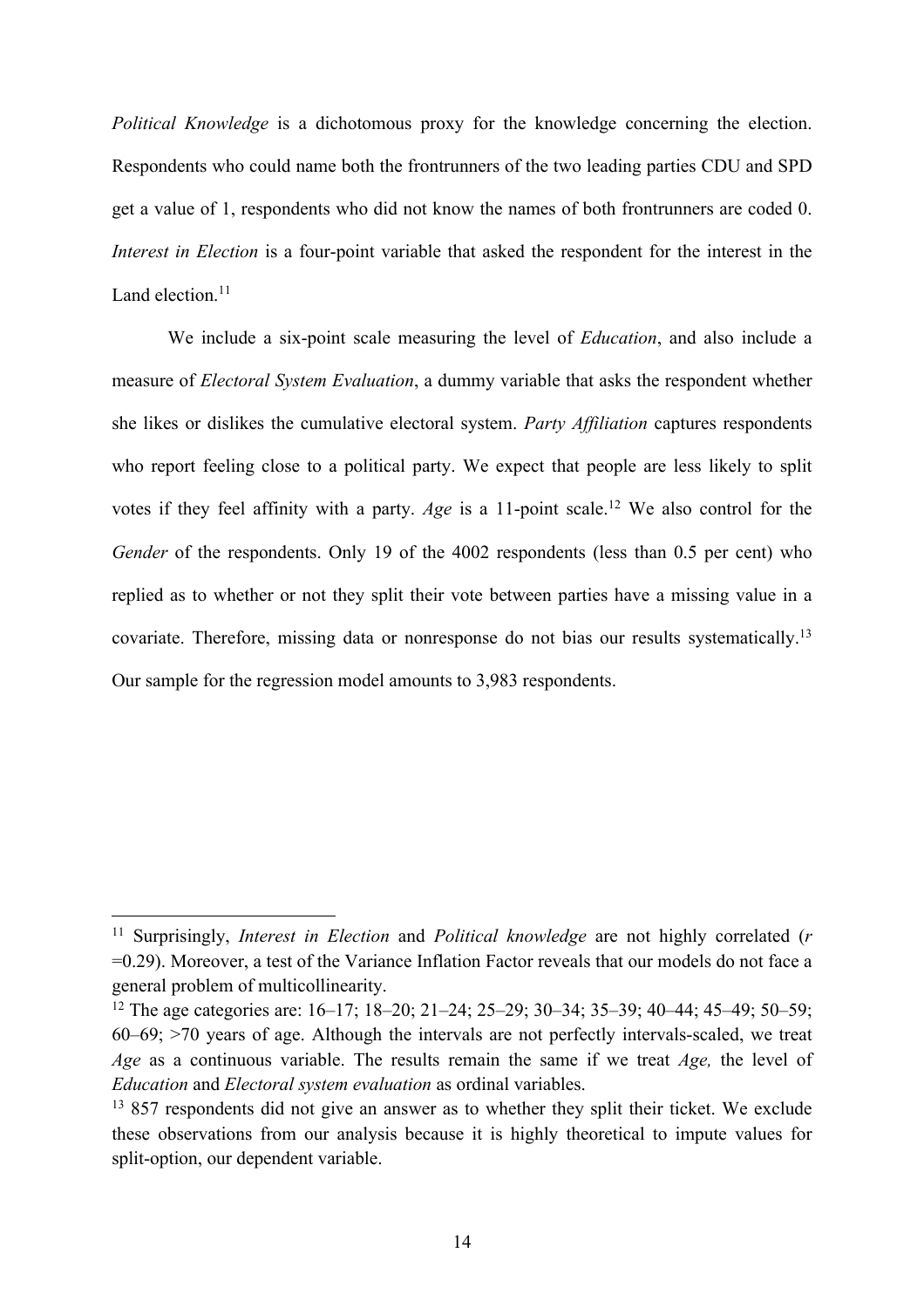### **4. Results**

Our results centre around the answers to two specific questions: First, and narrowly, how much ticket splitting do we see in the four elections? Second, which factors explain whether someone votes for more than one party?

### **4. 1 The extent of split-ticket voting in Bremen and Hamburg**

How much ticket splitting do we see? The answer – somewhat surprisingly given the expectations – is "not much". Across all four elections, on average, 70.3 per cent of respondents claimed they would vote for only one party, 25.3 per cent reported they would split their vote between two parties, a mere 3.8 per cent planned to give their votes to three parties, and only 0.4 per cent intended to split their votes between four or five different parties. The official election statistics report even lower ratios of split-voting across parties. Our estimates of voting across party lines reported in the surveys might thus be even lower in reality. Voters have clearly not taken full advantage of the freedom offered by the new system. Figure 1 illustrates the top 20 vote choices in each of the four elections according to the survey responses. In each election, the very top preferences are for a straight ticket (SPD or CDU), only in Bremen in 2011 does a split ticket (SPD-Grüne) rank so highly. Nonetheless, a two-party split ticket is a reasonably popular option, with the SPD-Grüne option always making the top five. The second and third most chosen options when it comes to splitting are the 'grand coalition' of CDU and SPD that governed on the federal level between 2005-2009 and 2013-2017, and the traditional conservative-liberal coalition CDU-FDP. Three or more party preferences are quite uncommon; only in the 2011 Hamburg election is a three-party split in the top 10 vote choices (SPD-Grüne-Linke).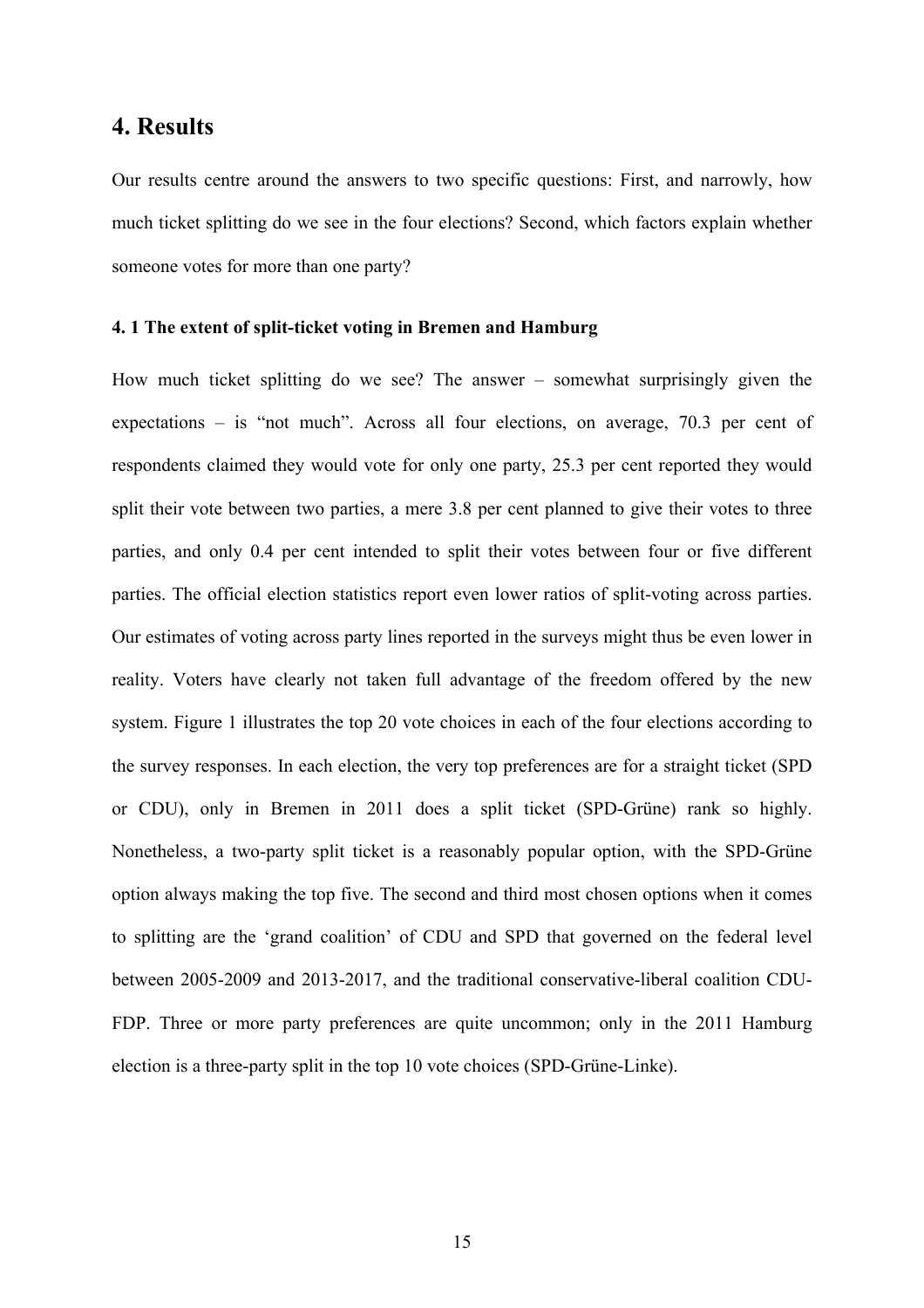*Figure 1: Party choices per election reported by respondent*



*Note: The combinations with the 20 highest absolute occurrences for each election displayed. For all combinations see Section C in the Appendix.*

Figure 2 shows the top 20 split voting choices chosen in all four elections. Unsurprisingly, two thirds of the split ticket voters choose one of the four coalitions that have governed at the federal level (black bars). Additionally, in Bremen and Hamburg both the Social Democrats and Green party typically send out explicit mutual coalition signals (Best, 2015). The SPD-Grüne split is the most popular (indicated by 40 per cent of the split ticket voters). The descriptive data, thus, suggest that ticket-splitting voters cast their ballots for candidates from ideologically close parties, and especially from parties that have formed coalitions on the federal level and/or parties that have made formal or informal pre-election pacts.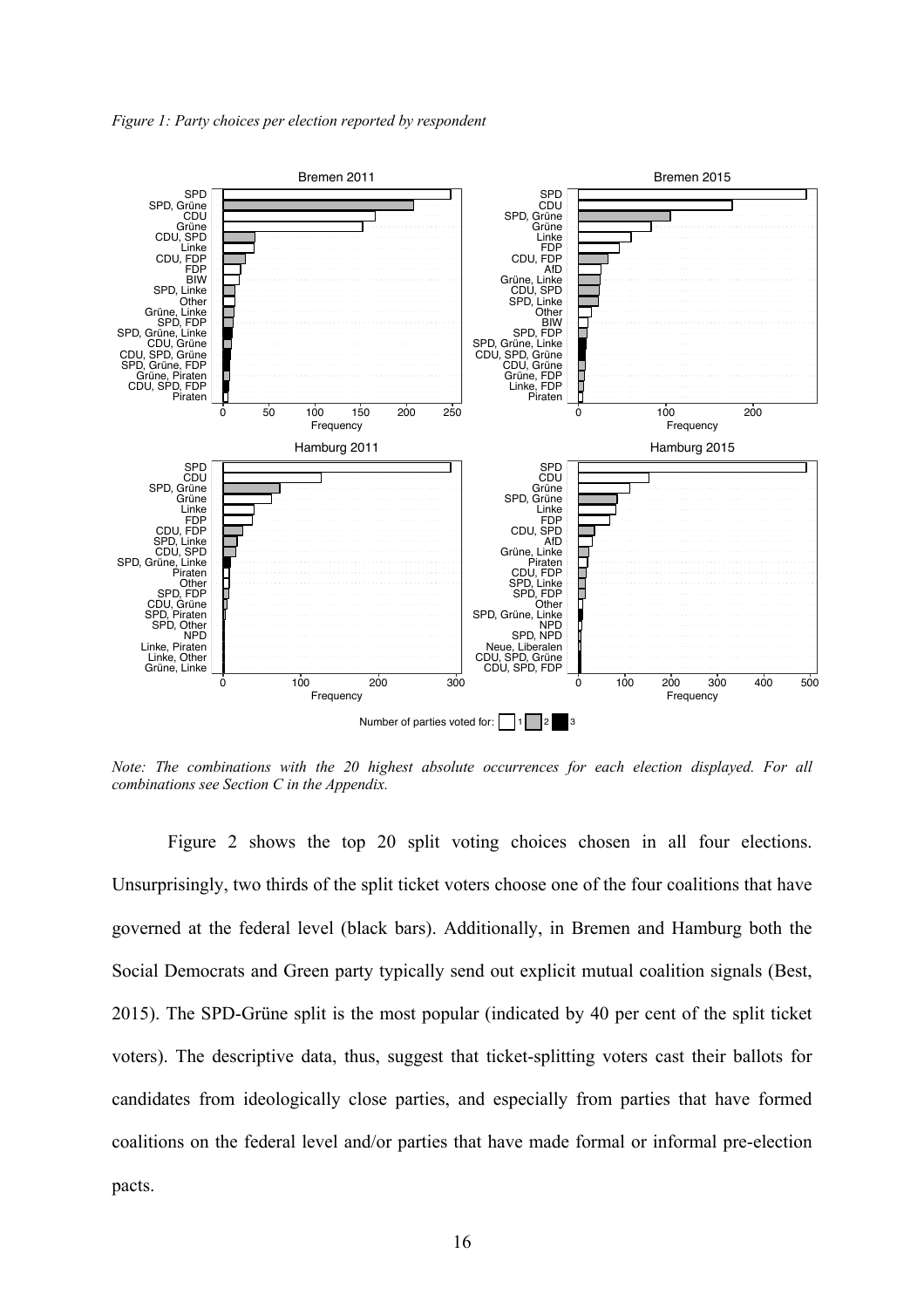*Figure 2: Percentage of ticket split options in all four elections combined.*



*Note: The most frequent split ticket combinations. The sample consists of 1163 respondents who voted for more than one party. For all combinations see Section C in the Appendix.*

To understand whether split-voters divided their vote for tactical reasons or because they have multiple preferences, we analyse how the ticket-splitting respondents evaluated the chosen parties relative to each other.<sup>14</sup> The literature on policy-balancing and tactical voting assumes that voters clearly prefer one party over the other choice. The 'divided loyalty' assumption, on the other hand, expects that split-voters have multiple preferences and evaluate the parties equally positive (or negative). We compare the absolute difference in approval rankings for the six most common splitting options (Figure 3). For example, the top-left panel shows the difference in approval for the SPD and Grüne for all respondents who chose this splitting-option. A score of 0 means that the respondent has evaluated both parties equally, while 10 implies that she evaluated one party very positively and strongly disliked the other party. All distributions are skewed to the left as respondents tended to

<sup>&</sup>lt;sup>14</sup> We thank one reviewer for this suggestion.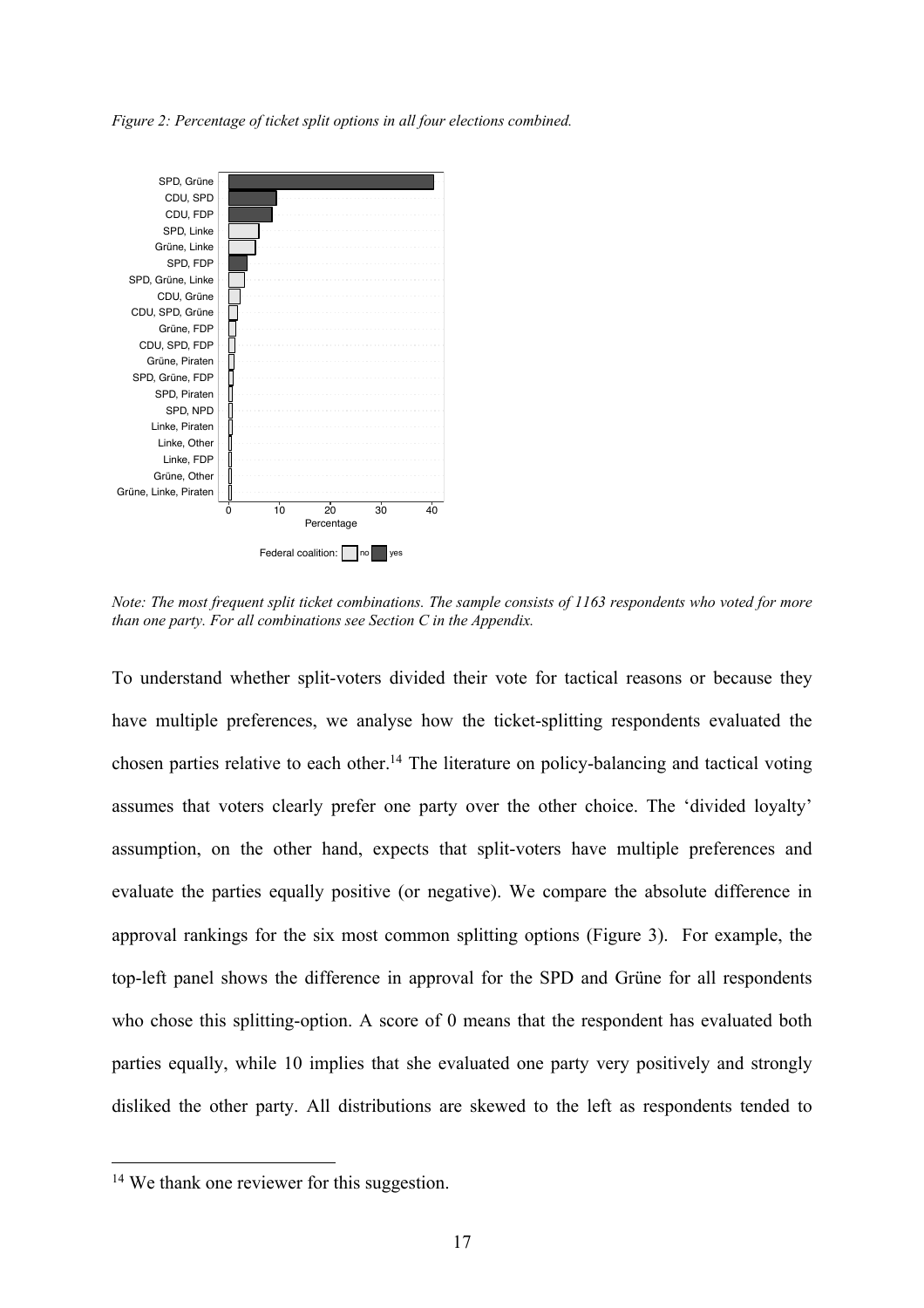evaluate both parties similarly, and usually did not clearly favour one party. Split-voters tend not to strongly dislike one of the chosen parties, but seem to have indeed multiple preferences.15



*Figure 3: Approval rankings of the parties that split-ticket voters have chosen.*

*Note: The panels display the differences in evaluations among the respondents who chose one of the six most common splitting options. The score can again range from 0 (both parties evaluated equally) to 10 (one party favoured a lot, the other one not at all).*

Moreover, we run a logistic regression on splitting votes for two or more parties and the difference in approval scores between the first and second highest ranked party as the main independent variable. If the "divided loyalty" argument holds, we would expect that citizens who give the same or very similar scores to the two most preferred parties should be more likely to split votes. We run the model in two ways: Figure 4 plots the marginal effects of the difference between the most and second/third most liked party on splitting votes between two or more parties. A lower distance indeed results in a higher probability of split-

<sup>&</sup>lt;sup>15</sup> Recall that the parties a respondent voted for are part of the relative approval score. If we exclude the two parties displayed in each panel from the estimation of *Relative approval* (dashed line), the difference would be even larger.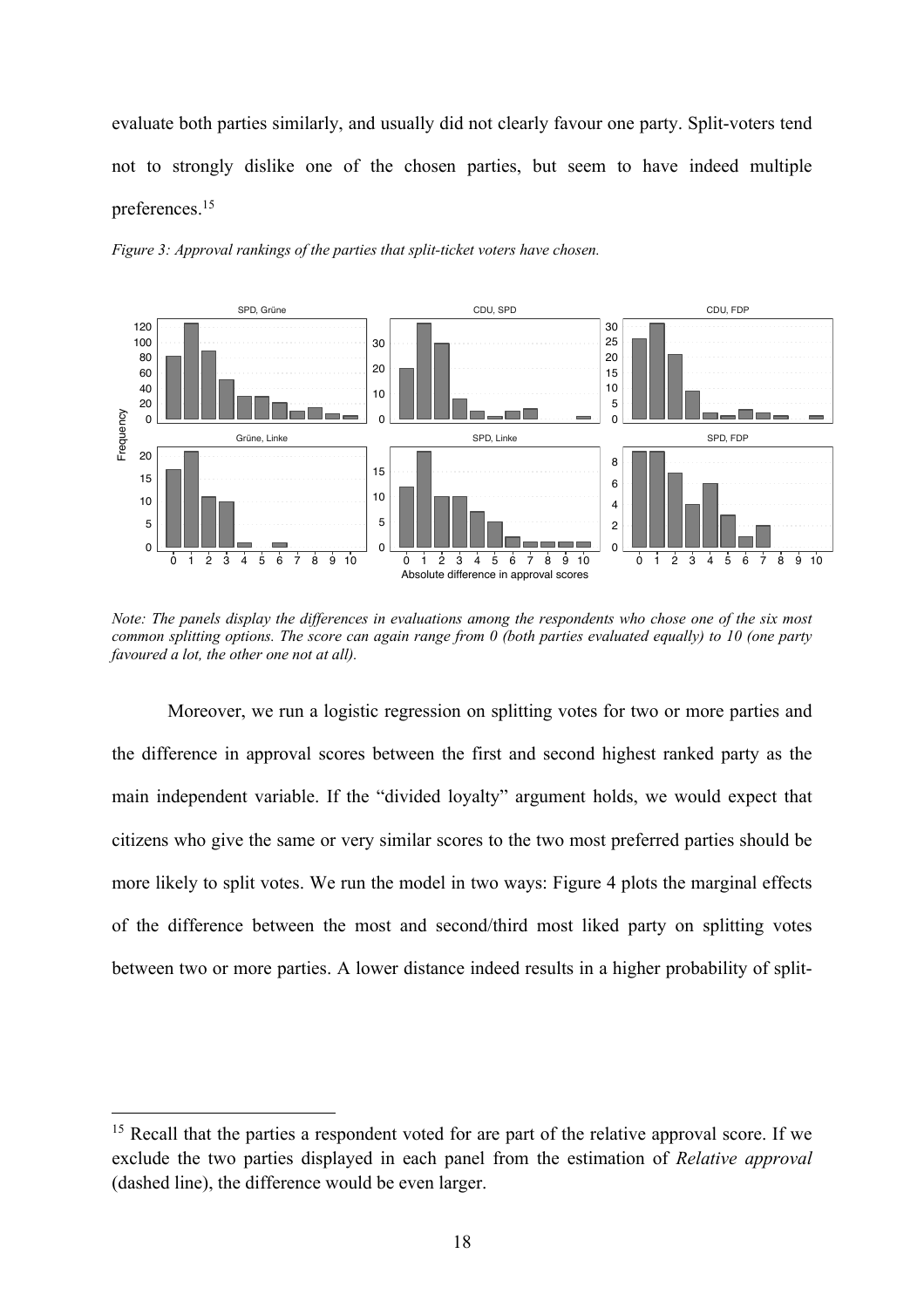ticket voting.16 The effect is similar when we measure the difference between the most and third most liked party. The descriptive evidence and logistic regression models strengthen our assumption that split-ticket voting tends to be driven by divided loyalties and mixed preferences as opposed to strategic voting.





*Note: "General intention to split" (black line) includes all respondents who reported a split vote, while the model "Concrete intention to split" (grey line) only includes voters who could name the parties they would split their votes between. The predicted probabilities are estimated based on the regressions from Table A3.*

### **4.2 Individual-level drivers of split-ticket voting**

We now turn to examine the hypotheses that seek to explain which voters are more likely to split votes between parties. The dependent variable is a dummy variable that captures whether a respondent voted for two or more parties or whether she gave all five votes to (candidates of) the same party. The results of the logistic regression models are displayed in Table 1. Model 1 contains the pooled estimates with the basic dependent variable (respondent

<sup>&</sup>lt;sup>16</sup> Especially the difference between the most and second most liked party is skewed to the left (Figure A4 in the Appendix). Taking the log of the difference and rerunning the model does not change the predicted probabilities (Figure A6).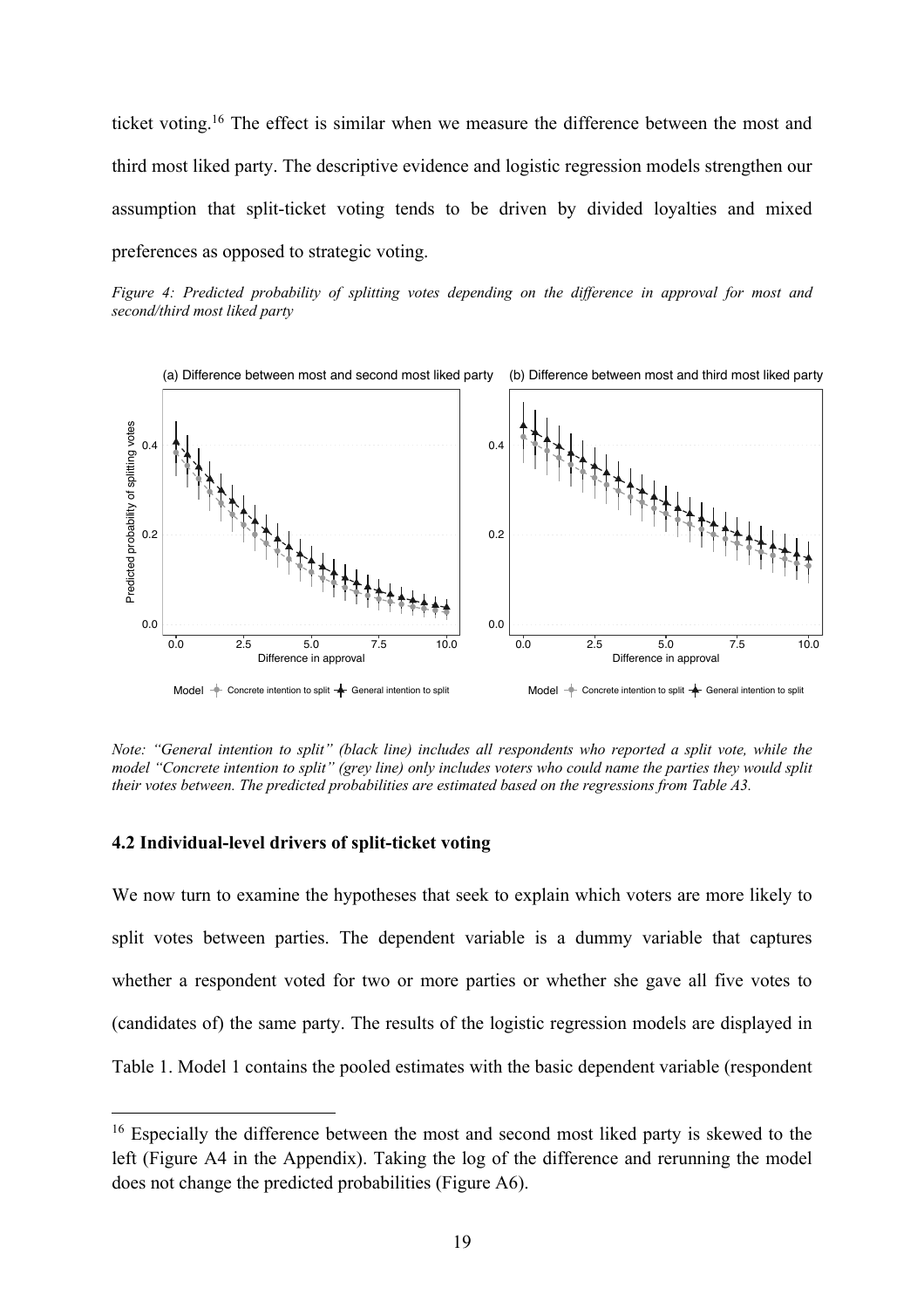reported a split vote). Model 2 replicates the first model, but just uses the subsample of postal voters (that is those who had already voted at the time of the survey). Model 3 uses only respondents who have not voted at the time when the respective surveys have been conducted. Model 4 uses a more restricted version of the measure as a dependent variable (voters who could name the parties they would split their votes between).

*Table 1: Predictors of split-ticket voting*

|                        | <b>Model 1</b>    | <b>Model 2</b>                 | Model 3           | Model 4           |
|------------------------|-------------------|--------------------------------|-------------------|-------------------|
| Relative Approval      | $-0.18(0.02)$ *** | $-0.16(0.06)^*$                | $-0.19(0.02)$ *** | $-0.17(0.02)$ *** |
| Coalition preference   | 0.17(0.11)        | 0.38(0.33)                     | 0.14(0.11)        | $0.94(0.16)$ ***  |
| Political knowledge    | $-0.17(0.08)^*$   | $-0.09(0.23)$                  | $-0.16(0.08)$     | $-0.15(0.09)$     |
| Education              | 0.00(0.03)        | $-0.10(0.10)$                  | 0.02(0.03)        | 0.03(0.04)        |
| Interest in election   | $-0.07(0.05)$     | $-0.04(0.15)$                  | $-0.06(0.05)$     | $-0.05(0.06)$     |
| Electoral system eval. | $0.38(0.07)$ ***  | $0.87(0.21)$ ***               | $0.32(0.08)$ ***  | $0.35(0.08)$ ***  |
| Party affiliation      | $-0.49(0.07)$ *** | $-0.62$ $(0.22)$ <sup>**</sup> | $-0.49(0.08)$ *** | $-0.34(0.09)$ *** |
| Female                 | $0.26(0.07)$ ***  | 0.28(0.20)                     | $0.27(0.07)$ ***  | $0.24(0.08)$ **   |
| Age                    | $-0.14(0.07)^{*}$ | $-0.01(0.27)$                  | $-0.18(0.07)^*$   | $-0.21(0.08)$ **  |
| Age squared            | 0.00(0.01)        | $-0.01(0.02)$                  | 0.01(0.01)        | 0.01(0.01)        |
| Bremen 2015            | $-0.14(0.09)$     | 0.08(0.27)                     | $-0.18(0.09)$     | $-0.29(0.10)$ **  |
| Hamburg 2011           | $-0.75(0.11)$ *** | $-0.78(0.31)^{*}$              | $-0.73(0.11)$ *** | $-0.81(0.12)$ *** |
| Hamburg 2015           | $-0.71(0.11)$ *** | $-0.51(0.30)$                  | $-0.72(0.11)$ *** | $-0.78(0.12)$ *** |
| AIC                    | 4999.45           | 625.50                         | 4381.55           | 3990.44           |
| ВIС                    | 5087.51           | 685.48                         | 4467.58           | 4076.34           |
| Log Likelihood         | $-2485.73$        | $-298.75$                      | $-2176.77$        | $-1981.22$        |
| Deviance               | 4971.45           | 597.50                         | 4353.55           | 3962.44           |
| Num. obs.              | 3983              | 536                            | 3447              | 3412              |

\*\*\*p < 0.001,  $*$ <sup>\*</sup>p < 0.01,  $*$ p < 0.05

*Note: All models are logistic regressions with robust heteroscedasticity-consistent standard errors (in parentheses). Model 1 uses the general intention to split between parties as the dependent variable, Model 2 replicates Model 1 but only uses respondents who have already casted a postal vote, Model 3 considers respondents who have not voted yet. Model 4 only considers the respondents who mentioned the parties they would split votes for.*

*Relative Approval* has a comparable negative impact on split ticket voting in all models: the more a respondent favours one party (compared to all other parties), the less likely she is going to split votes all remaining variables held constant. The results of the various specifications let us assume that having multiple party preferences leads to the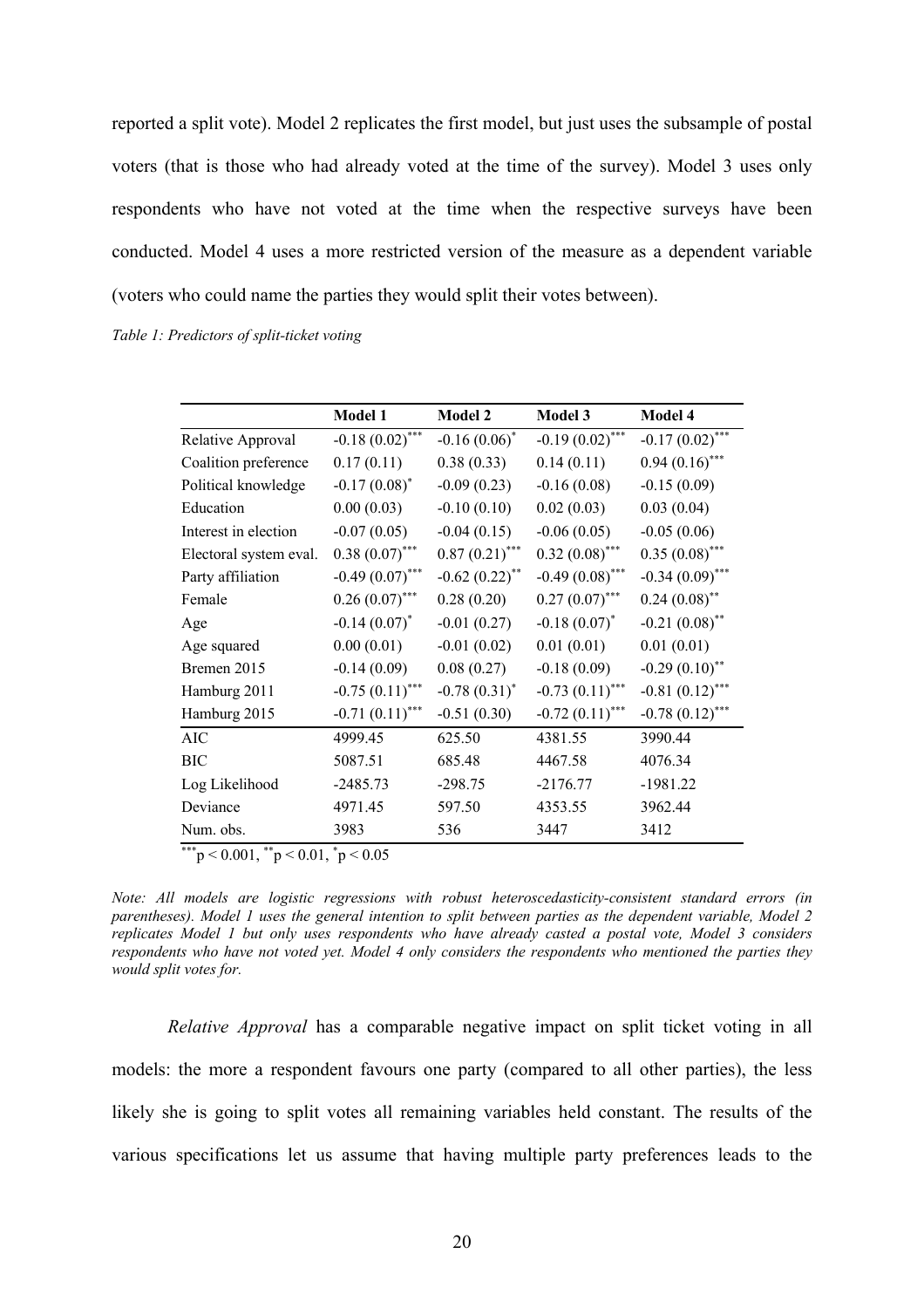expression of multiple choices when voters are allowed that option. Respondents with a *Coalition Preference* are more likely to split their votes. However, in contrast to *Relative Approval* which ranges from .16 to .18, the effect size of the *Coalition Preference* dummy shows much larger variation. In our basic model (Model 1), the effect is very small. When we use the subsample of respondents with a clear vote choice (Model 4) the coefficient gets larger and statistically significant. This suggests that coalition voting is in play for some voters when deciding how to cast their ballots.



*Figure 5: Predicted probabilities of splitting votes between two or more parties.*

 $+$  Concrete intention to split  $+$  General intention to split

*Note: The predicted probabilities are based on Models 1 and 4 (Table 1). The y-axis shows expected values for different levels of the independent variables. The vertical bars display the 95 per cent confidence intervals. The grey lines show the probabilities when using the more restrictive measurement of split voting (concrete party choice reported, Model 4), the black lines report the predicted probabilities if the general intention to split votes is used as the dependent variable. Continuous variables are held constant at their mean and factor variables at their mode (Leeper, 2017).* 

As the substantive effects of logistic coefficient estimates are difficult to evaluate from regression tables and because the variables are measured on different scales, Figure 5 plots marginal effects of the independent variables on splitting votes. The black triangles show results from Model 1 (general split-ticket voting intention), while the grey circles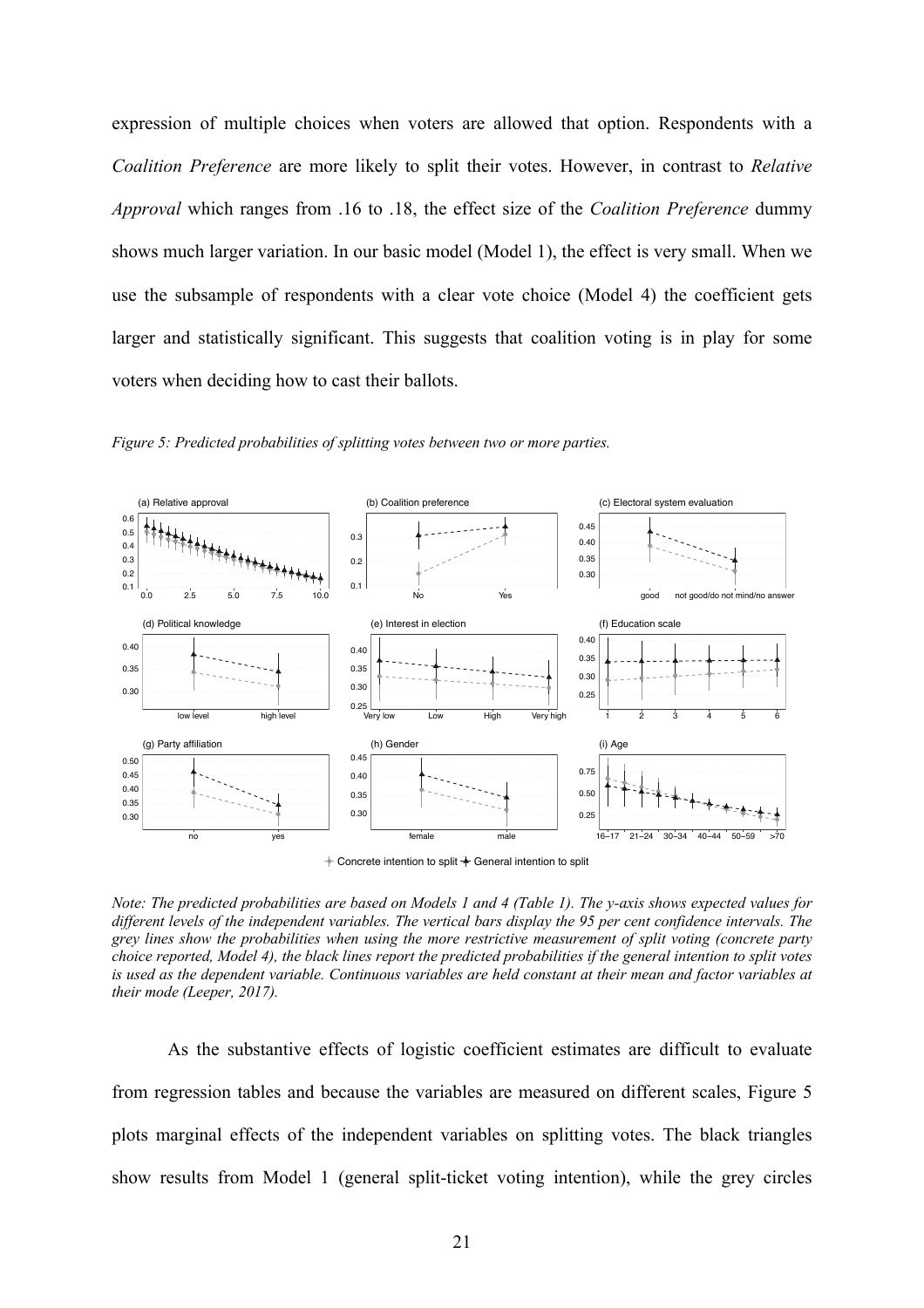display the effects when using Model 4 (concrete split-ticket voting). First, it is clear that the predicted probability of splitting votes across all models is lower when the concrete dependent variable is used, which reflects the fact that the number of split-voters is almost ten percentage points lower if we only consider respondents with a concrete choice. However, the direction of the effects are the same, no matter which dependent variable is used. We primarily refer to the general *Split* dependent variable (Model 1, black colour) in the following. The effect of *Relative Approval* on the probability of split-ticket voting is very large when using the general intention to split. When all parties are given equal approval ratings (*Relative Approval* = 0), the predicted probability of splitting votes ranges between 48 and 61 per cent. When only one party is favoured and all other parties are disliked, the predicted probability decreases to 16±5 per cent. This effect is smaller, however, when we only consider respondents as split-voters who named the parties. Whether a respondent favours a certain coalition (*Coalition Preference*) has a large effect with the concrete split intention. Having a coalition preferences increases the probability of splitting from 14±4 to 30±6 per cent (compared to a 4±5 percentage point increase when using the general intention to split votes as the dependent variable).

For all other variables, the changes in predicted probabilities are comparable across both dependent variables. Respondents who liked the electoral system split with a higher predicted probability compared to voters who oppose the electoral law or are indifferent to it. The effect of *Political Knowledge* is small and insignificant. Neither the level of *Education*, nor *Interest in Election* have substantive effects on splitting votes. As expected, voters who feel close to a party are much more likely to give all five votes to candidates from only one party. For respondents with a *Party Affiliation* the probability of splitting votes decreases by around 10 percentage points. This effect, however, is much smaller when we use the concrete *Split* variable. Male voters split votes with a predicted probability of 34 $\pm$ 4 per cent, while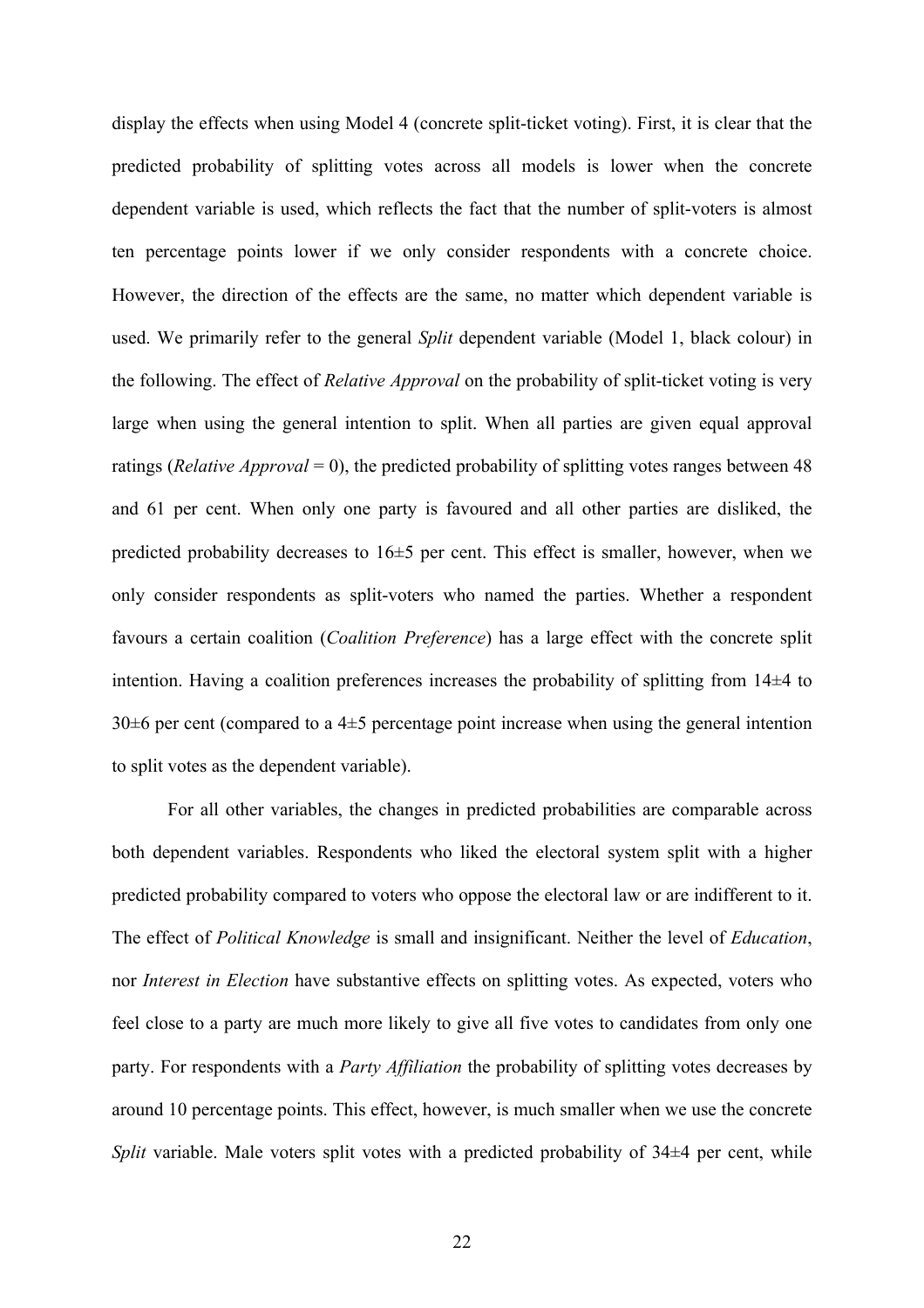females divide up votes with a 6 percentage point higher difference  $(40\pm4)$ . Finally, the negative effect of *Age* on split-ticket voting shows that young people tend to have a higher probability of split-voting. Although the confidence intervals are wide, these results offer some support for a generational effect of cumulative voting.

To investigate the robustness of the findings, we tested additional model specifications.<sup>17</sup> The results are described in the Appendix. Table A1 replicates Model 1, but estimates the coefficients for each election separately. In all four elections, *Relative Approval* has the expected negative effect (the coefficients range from  $-0.12$  to  $-0.26$ ) and is significant at least at the 0.01-level. *Coalition Preference* had a considerable positive impact in two elections (Bremen 2011 and Hamburg 2015). *Party Affiliation* has a strong negative impact in all four cases, and female voters tend to split more – but this effect is only statistically significant in one case. For all other variables we have larger variation in the effects, which mirrors our conclusions from the pooled model. Table A2 conducts two additional robustness checks. Firstly, we recalculated the *Relative Approval* score by excluding the negative party evaluations from the analysis. The original scale ranges from  $-5$ to 5, and voters might choose extremely negative values when they dislike a party. This could push the relative approval for the most preferred party to an extreme. Therefore, we excluded all negative evaluations from the analysis. The effect size of *Relative Approval* remains as strong as in all original models, and the other coefficients do not change substantially. Moreover, voters might only evaluate a subset of parties, which biases the approval scale. Yet, out of the 3,983 respondents we include in the regressions, 81 per cent have evaluated all parties, 95 per cent of the respondents have evaluated at least 80 per cent of the parties. Nonresponse in this survey question is not an issue that influences the results. Finally, one might argue that the *Political Knowledge* variable is too specific. Recall that we coded respondents

 $17$ Again, we base the robustness checks on the vague split-voting intention, but the substantial results do not change if we use the concrete split intention as our dependent variable.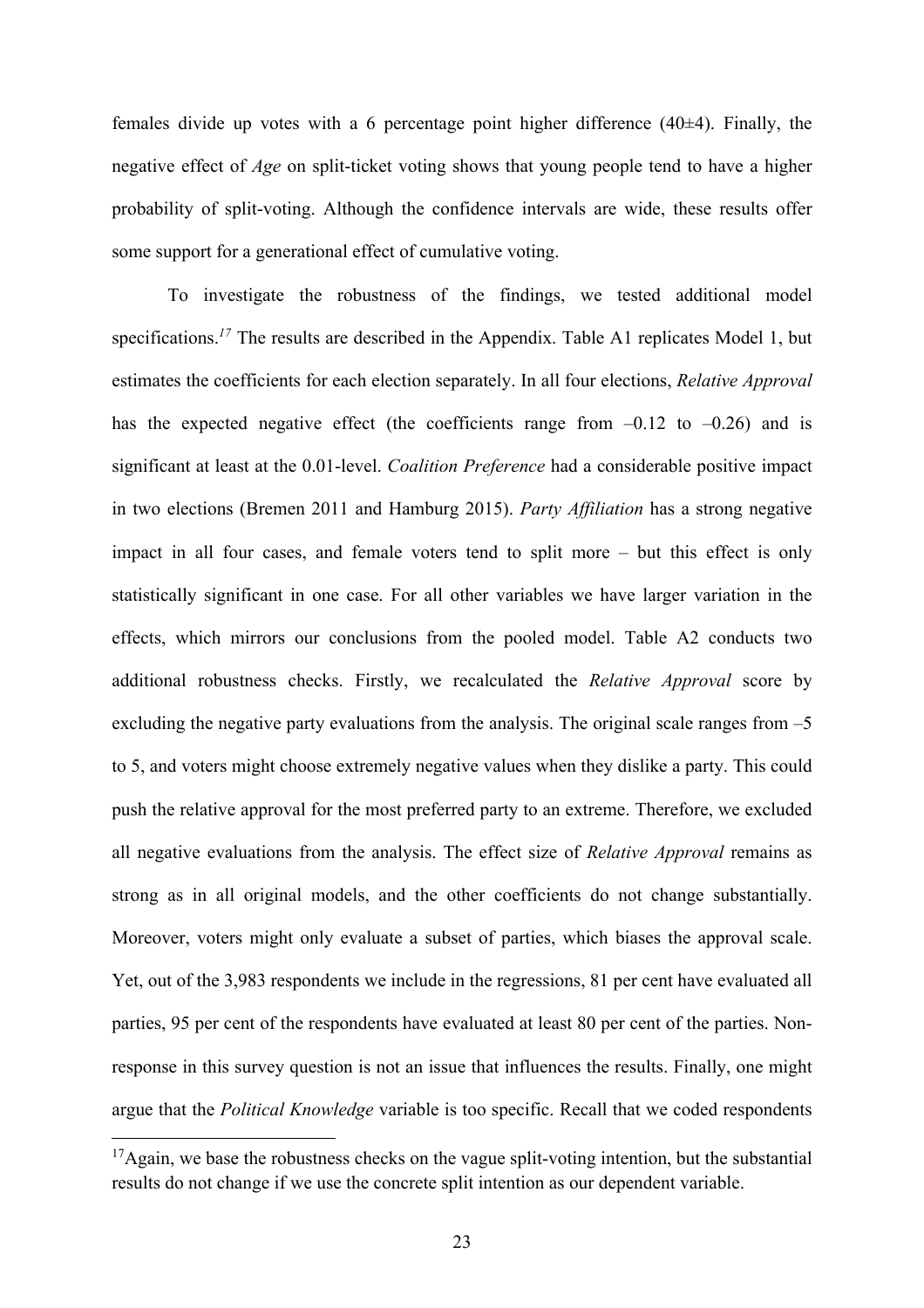who knew the lead candidates of the two largest party as having high knowledge of the election. It is however possible that the CDU candidates were less well known by the respondents because in most elections they did not have any prospect of becoming the First Major.<sup>18</sup> To test for this possibility, we recode knowing the SPD candidate alone as our proxy of political knowledge. Under the alternative specification of *Political Knowledge* the size and direction of the coefficient remain unchanged (Table A2, Model 3). In sum, while the effect of coalition preference varies depending on the model specification or subset of respondents used, having multiple party preferences shows a consistent effect on the probability to split votes.

### **5. Discussion**

In this paper we show that even when voters are permitted unconstrained choice, their choices are strongly constrained by party preferences. Cumulative voting in Bremen and Hamburg at the individual level allows voters to express preferences for up to five parties, but in practice voters generally limit that expression to just one or two. One of the thought provoking findings is that, despite a system which allows for voters to cross party lines there seems to be a relative lack of enthusiasm among voters in both Bremen and Hamburg for this. Perhaps it is this lack of enthusiasm that helps to explain why turnout has not increased under the new system despite the hopes of reformers. Arguably there might have been a bigger decrease had the reform not been introduced. But even that counter-factual hardly represents a ringing endorsement of change. If anything, our individual level data suggest that voters may be less keen on expanding the opportunity to choose candidates than reformers. Perhaps more reasonably, what it suggests is that there are limits to candidate specific effects.

<sup>&</sup>lt;sup>18</sup> During the 2011 Bremen election campaign, the CDU even offered to become junior coalition party of the Green party due to the party's missing potential to become the largest coalition party.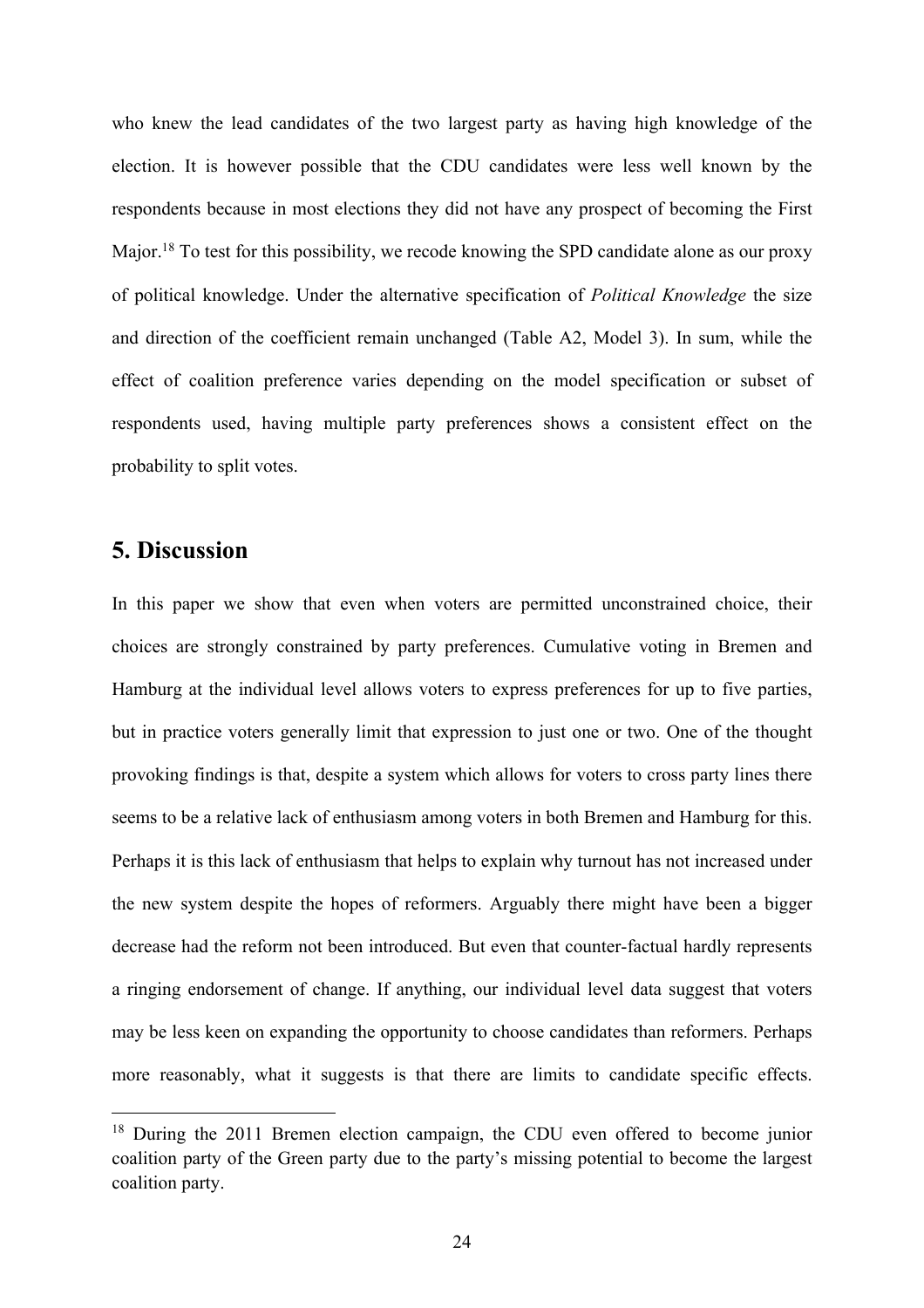Jankowksi (2016), for example, clearly documents that there is a candidate effect, often centred on locality under CV. Within the literature on preferential voting more broadly there is a temptation to see such 'friends and neighbours' effects as ones that trump ideological concerns. Candidate attributes – experience, likability, integrity and so on – are seen as important and, at least implicitly, may be seen as outweighing the particular party label the candidate carries and so promote ticket splitting.

Our work provides a more nuanced view to show that what seems to be the case for voters splitting their ticket in the four instances we examined (two different elections in two different states in which voters are given great scope to express their preferences) is that the bulk of them split their ticket within party families. That is, as Jankowski (2016) shows, candidates may have their appeal but that appeal is still shaped by party and ideological concerns. In the US the phrase "I vote for the best candidate not the best party" is a familiar account of how voters explain their own behaviour. In the US it just happens to be the case that for such voters the same party most always seems to have the best candidates: for Germany it seems to be that just one party (family) mostly seems to have the best candidates (see also André and Depauw,  $2017$ ).<sup>19</sup> Future studies should look at cumulative voting behaviour in environments with larger variation in the split-voting choices to understand whether ideology, policy balancing, or tactical coalition consideration drives split voting.

Preferential electoral systems provide us with insight into voter preferences that are not as constrained as they are under other electoral systems. While most voters do seem to remain monogamous, a sizable number of voters – roughly one quarter to one-third of the samples in the four surveys – do have more complex (less monogamous) attachments to

<sup>&</sup>lt;sup>19</sup> Our finding of splitting within the same party family squares with a recent analysis of voting patterns in a German municipal election: "Voters are more likely to select candidates from parties that have a similar policy position, providing structure to the vote flows" (Nyhuis 2017: 479).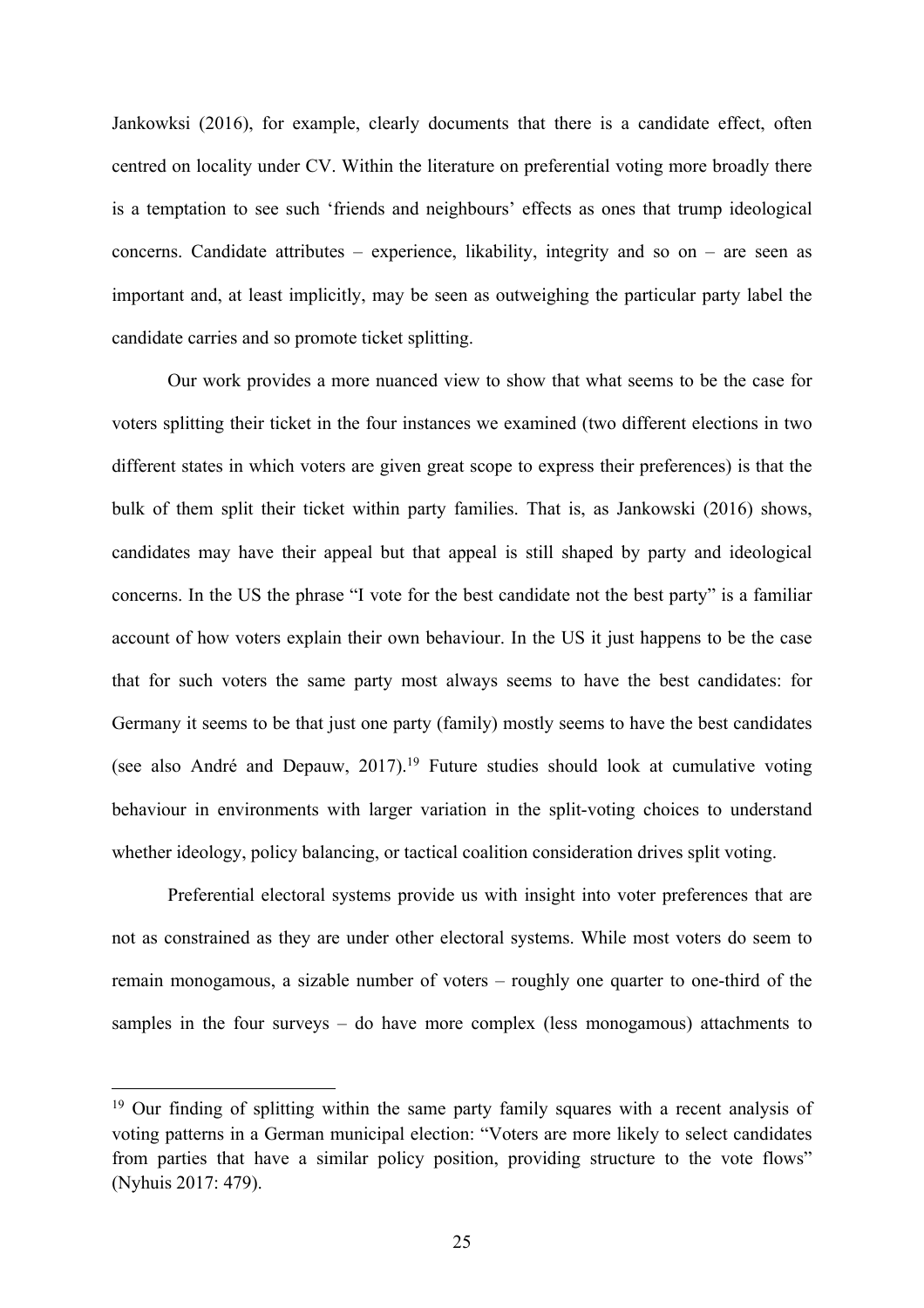parties than the Anglo-American model often suggests. This is behavioural evidence consistent with the underlying idea of the propensity to vote (PTV) approach that allows for voters to have multiple attachments. Yet, voter choices are still structured by attachment to just a handful of parties that are within the same political camp. We do not, for example, find voters are very willing to cross the left/right divide and so we find very little evidence of 'policy balancing' behaviour of the kind that promotes centrism.

Calls for electoral reforms to offer more choice to voters are, then, perhaps overly optimistic. There is not much evidence from these four elections that voters go wild once given free rein. Rather, voters seem somewhat conservative (small c) in their voting behaviour. Of course one could argue it takes time for things to embed and the national party and electoral system structure the state level, but even Ireland's long experience with preferential voting suggests that most voters will only rank 3 or 4 candidates even when there are over 20 listed on the ballot. We do not claim that providing more choice to voters has no value. In principle one can say that having more choices is inherently better than having fewer. What we can say, however, is that even if voters have more choice, it does not mean they will use them.

### **References**

- André, A. and Depauw, S., 2017. Too much choice, too little impact: a multilevel analysis of the contextual determinants of preference voting. *West European Politics 40* (3), 598– 620.
- Bartholdi, J.J. and Orlin, J.B., 1991. Single transferable vote resists strategic voting*. Social Choice and Welfare, 8* (4), 341–354.
- Bafumi, J., Erikson, R.S. and Wlezien, C., 2010. Balancing, generic polls and midterm congressional elections. *The Journal of Politics, 72*(3), 705–719.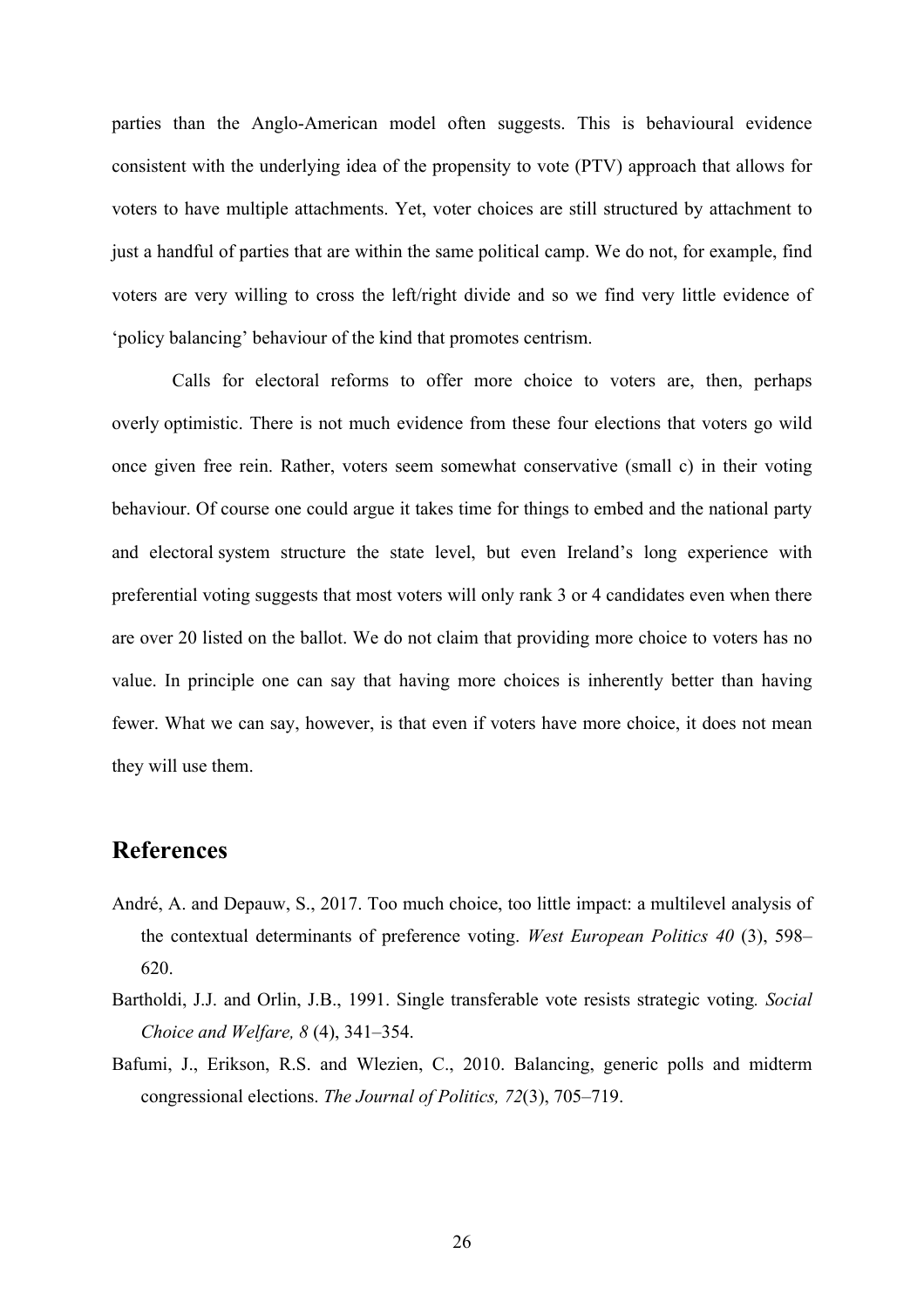- Bawn, K., 1999. Voter responses to electoral complexity: ticket splitting, rational voters and representation in the Federal Republic of Germany. *British Journal of Political Science, 29* (3), 487–505.
- Best, V., 2015. *Koalitionssignale bei Landtagswahlen: Eine empirische Analyse von 1990 bis 2012.* Nomos Verlagsgesellschaft.
- Blair, G.S., 1958. Cumulative voting: patterns of party allegiance and rational choice in Illinois State Legislative Contests. *American Political Science Review 52* (1), 123–130.
- Bowler, S., Donovan, T. and Farrell, D.M., 1999. Party strategy and voter organization under cumulative voting in Victorian England. *Political Studies 47* (5), 906–917.
- Brischetto, R.R. and Engstrom, R.L., 1997. Cumulative voting and Latino representation: exit surveys in fifteen Texas communities. *Social Science Quarterly 78* (4), 973–991.
- Brockington, D., Donovan, T., Bowler, S. and Brischetto, R., 1998. Minority representation under cumulative and limited voting. *The Journal of Politics 60*(4), 1108–1125.
- Cole, R.L., Taebel, D.A. and Engstrom, R.L., 1990. Cumulative voting in a municipal election: a note on voter reactions and electoral consequences. *The Western Political Quarterly 43*(1), 191–199.
- Curtice, J. and Marsh, M., 2014. Confused or competent? How voters use the STV ballot paper. *Electoral Studies 34*, 146–158.
- Denver, D., Clark, A. and Bennie, L., 2009. Voter reactions to a preferential ballot: the 2007 Scottish local elections. *Journal of Elections, Public Opinion and Parties*, *19* (3), 265– 282.
- Duch, R. M., May, J., and Armstrong, D. A., 2010. Coalition-directed voting in multiparty democracies. *American Political Science Review 104* (4), 698–719.
- Engstrom, R.L. and Barrilleaux, C.J., 1991. Native Americans and cumulative voting: the Sisseton-Wahpeton xioux. *Social Science Quarterly* 72 (2), 388–393.
- Farrell, D.M. and Gallagher, M., 1998. Submission to the Independent Commission on the voting system. *Representation 35* (1), 53–62.
- Farrell, D.M., Suiter, J. and Harris, C., 2017. The challenge of reforming a 'voter-friendly' electoral system: The debates over Ireland's single transferable vote. *Irish Political Studies 32* (2), 293-310.
- Forschungsgruppe Wahlen, 2012. State election in Bremen 2011. GESIS Data archive, Cologne. ZA5627 Data file Version 1.0.0. doi:10.4232/1.11467.
- Forschungsgruppe Wahlen, 2012. State election in Hamburg 2011. GESIS Data archive, Köln. ZA5623 Data file Version 1.0.0. doi:10.4232/1.11466.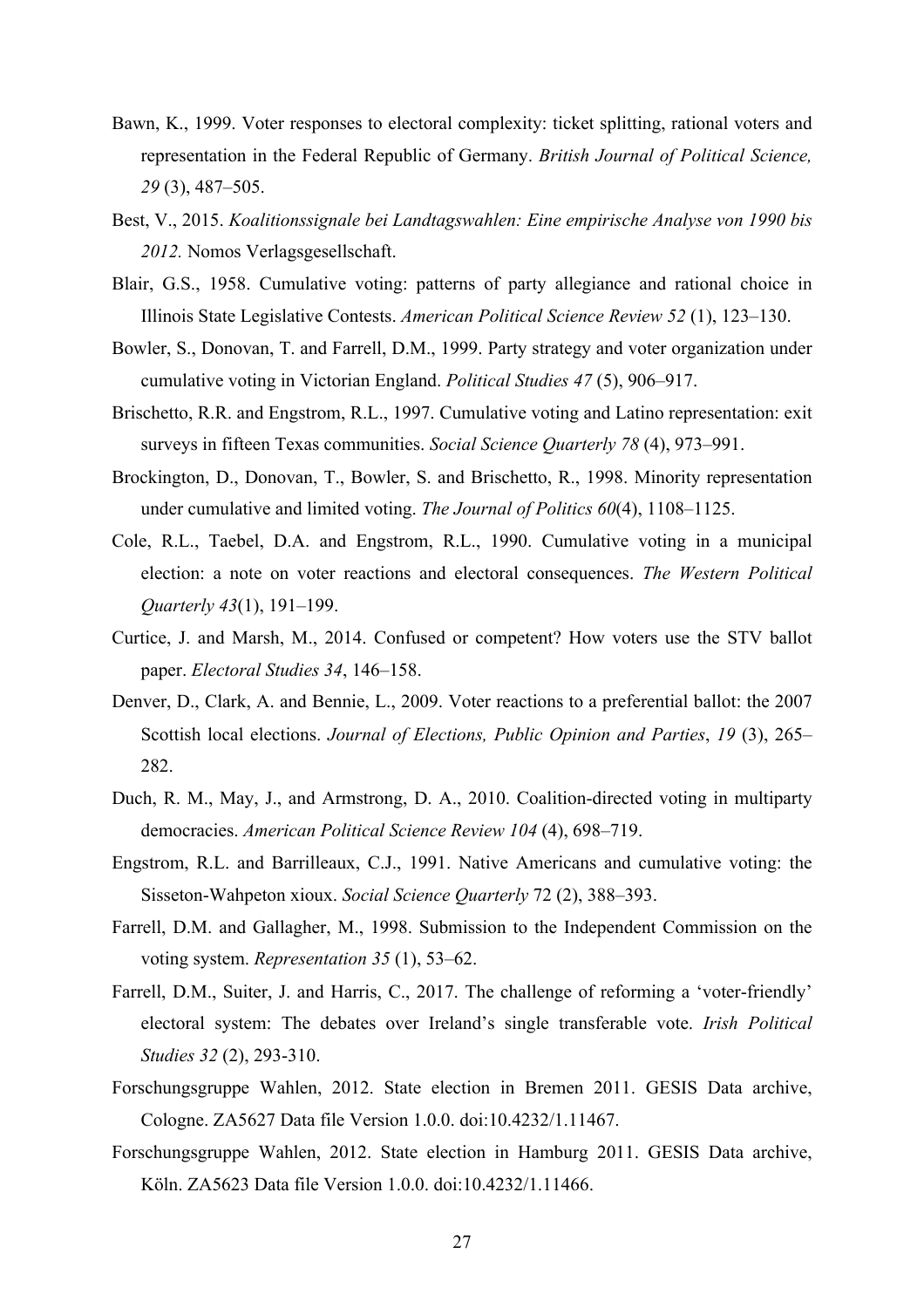- Forschungsgruppe Wahlen, 2016. State election in Bremen 2015. GESIS Data archive, Köln. ZA6699 Data file Version 1.0.0. doi:10.4232/1.12651.
- Forschungsgruppe Wahlen, 2016. State election in Hamburg 2015. GESIS Data archive, Köln. ZA6698 Data file Version 1.0.0. doi:10.4232/1.12650.
- Fredén, A., 2014. Threshold insurance voting in PR systems: a study of voters' strategic behavior in the 2010 Swedish general election. *Journal of Elections, Public Opinion & Parties 24* (4), 473–492.
- Fredén, A., 2017. Opinion polls, coalition signals and strategic voting: evidence from a survey Experiment. *Scandinavian Political Studies 40* (3), 247–264.
- Glazer, A., Glazer, D.G. and Grofman, B., 1983. Cumulative voting in corporate elections: introducing strategy into the equation. *South Carolina Law Review 35* (2), 295–309.
- Gschwend, T., 2007. Ticket-splitting and strategic voting under mixed electoral rules: evidence from Germany. *European Journal of Political Research 46* (1), 1–23.
- Gschwend, T., Johnston, R. and Pattie, C., 2003. Split-ticket patterns in mixed-member proportional election systems: estimates and analyses of their spatial variation at the German federal election, 1998. *British Journal of Political Science 33* (1), 109–127.
- Gschwend, T. and Zittel, T., 2015. Do constituency candidates matter in German federal elections? The personal vote as an interactive process. *Electoral Studies 39*, 338–349.
- Gschwend, T., Meffert, M.F., and Stoetzer, L.F., 2017. Weighting parties and coalitions: how coalition signals influence voting behavior. *The Journal of Politics 79* (2), 1–14.
- Guinier, L., 1992. Representation of minority interests: the question of single-member districts, *Cardozo Law Review*, *14*, 1135–1174.
- Guinier, L., 1994. *The tyranny of the majority: fundamental fairness in representative democracy*. Free Press.
- Herrmann, M. and Pappi, F.U., 2007. Strategic voting in German constituencies. *Electoral Studies 27* (2), 228–244.
- Horst, P., 2011. Das neue Hamburger Wahlrecht auf dem Prüfstand: Kontraproduktiv, aber schwer reformierbar. *Zeitschrift für Parlamentsfragen 42* (4), 707–724.
- Huber, S. and Faas, T., 2014. How twittered exit polls can shape electoral outcomes under PR systems with electoral thresholds: an experimental test of how polls may shape the fortunes of small Parties. *Unpublished Manuscript.*
- Indridason, I.H., 2011. Proportional representation, majoritarian legislatures, and coalitional voting. *American Journal of Political Science 55* (4), 955–971.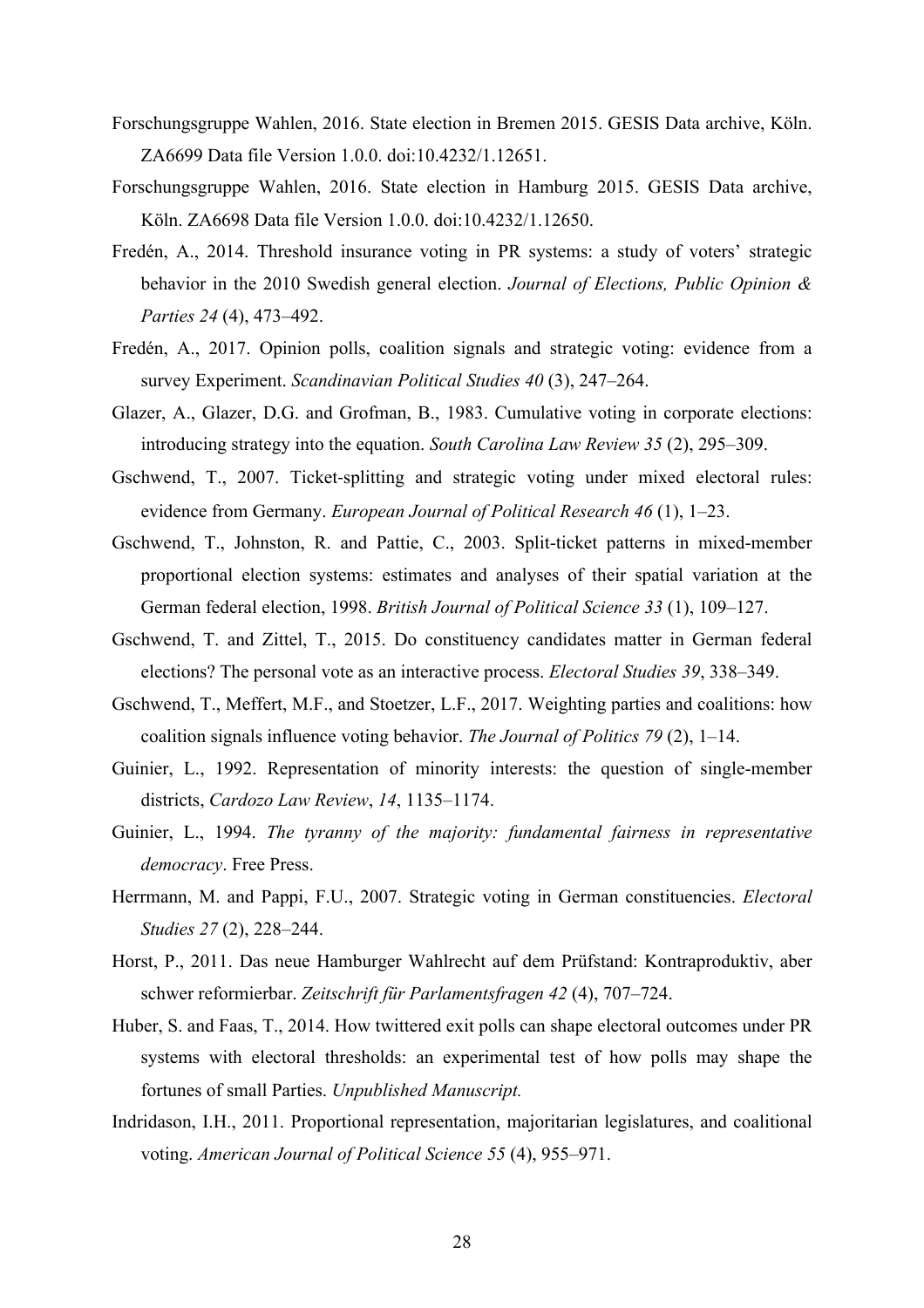- Jankowski, M., 2016. Voting for locals: voters' information processing strategies in open-list PR systems. *Electoral Studies 43*, 72–84.
- Kedar, O., 2005. When moderate voters prefer extreme parties: policy balancing in parliamentary elections. *American Political Science Revie*w *99* (2), 185–199.
- Kedar, O., 2006. How voters work around institutions: policy balancing in staggered elections. *Electoral Studies*, *25* (3), 509–527.
- Leys, C., 1959. Models, theories, and the theory of political parties. *Political Studies 7* (2), 127–146.
- Leeper, T.J., 2017. margins: Marginal Effects for Model Objects. R package version 0.3.6. https://github.com/leeper/margins.
- Lewis-Beck, M.S. and Nadeau, R., 2004. Split-ticket voting: the effects of cognitive Madisonianism. *Journal of Politics 66* (1), 97–112.
- Marcinkiewicz, K. and Jankowski, M., 2014. When there's no easy way out: electoral law reform and ballot position effects in the 2011 Hamburg state elections. *German Politics 23* (1–2), 103–117.
- Marsh, M., Sinnott, R., Garry, J. and Kennedy, F., 2008. The Irish voter: The nature of electoral competition in the Republic of Ireland. Manchester University Press.
- Meffert, M.F. and Gschwend, T., 2011. Polls, coalition signals and strategic voting: an experimental investigation of perceptions and effects. *European Journal of Political Research 50* (5), 636–667.
- Nyhuis, D., 2017. Estimating policy positions of local parties in elections with multi-vote ballots. *Local Government Studies* 43 (3), 475–498.
- Pappi, F.U. and Thurner, P.W., 2002. Electoral behaviour in a two-vote system: incentives for ticket splitting in German Bundestag elections. *European Journal of Political Research 41* (2), 207–232.
- Powell, G.B., 2000. *Elections as instruments of democracy: majoritarian and proportional Visions.* Yale University Press.
- Probst, L. and Schröder, V., 2015. Das Bremer Wahlsystem: Intransparent, paradox und möglicherweise verfassungswidrig. Eine Analyse aus wissenschaftlicher Perspektive am Beispiel der Bürgerschaftswahl 2015. www.lotharprobst.de/fileadmin/user\_upload/redakteur/Aktuelles/2015/Effekte\_Wahlsyst em\_2015.pdf.
- Sartori, G., 1968. Political development and political engineering. *Public Policy 17*, 261-298.